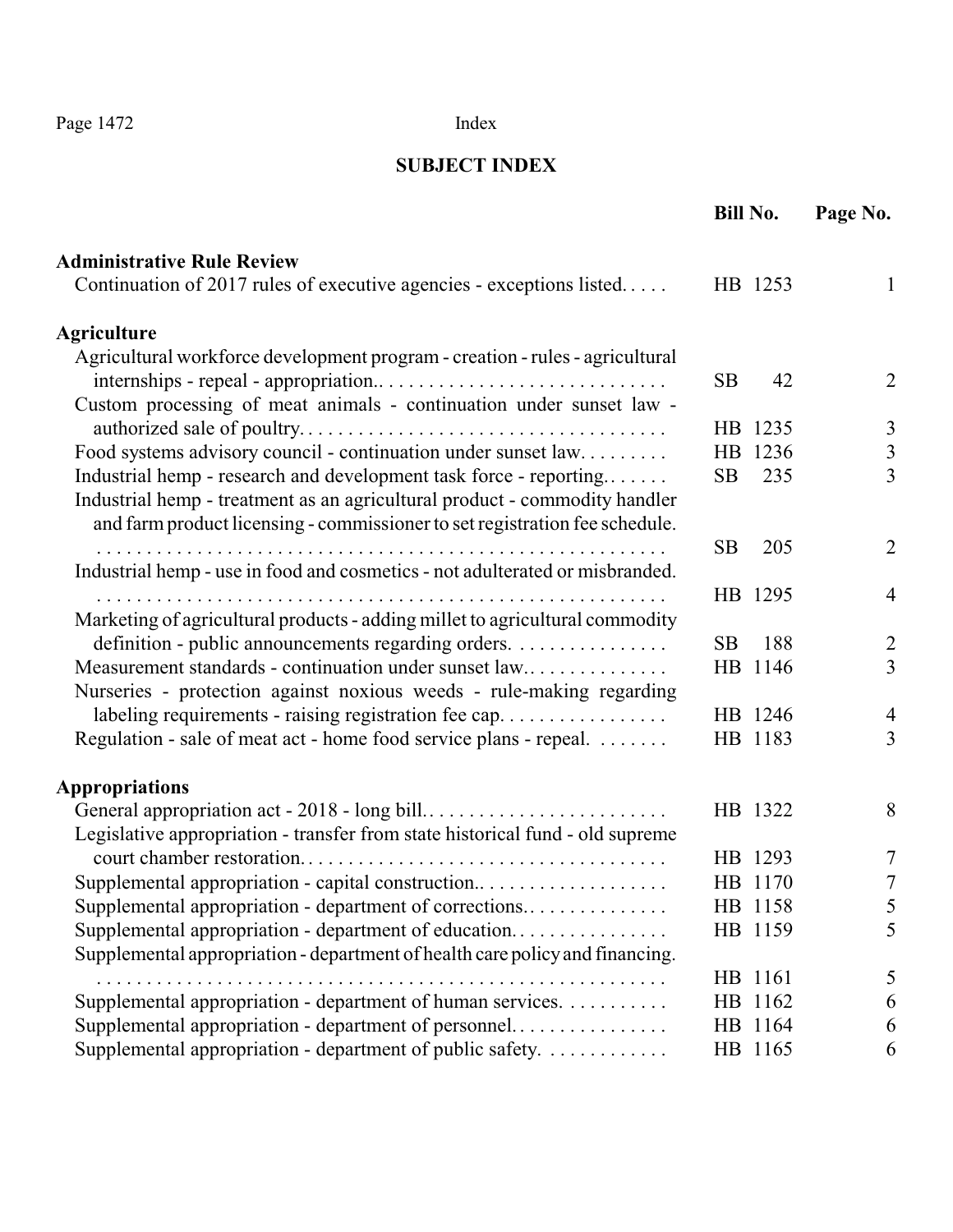|                                                                            | <b>Bill No.</b> | Page No.       |
|----------------------------------------------------------------------------|-----------------|----------------|
| Supplemental appropriation - department of revenue.                        | HB 1167         | 6              |
| Supplemental appropriation - department of state                           | HB 1168         | $\overline{7}$ |
| Supplemental appropriation - department of the treasury.                   | HB 1169         | $\overline{7}$ |
| Supplemental appropriation - judicial department                           | HB 1163         | 6              |
| Supplemental appropriation - offices of the governor, lieutenant governor, |                 |                |
|                                                                            | HB 1160         | 5              |
| Supplemental appropriations - department of regulatory agencies.           | HB 1166         | 6              |
| <b>Children and Domestic Matters</b>                                       |                 |                |
| Child abuse - institutional abuse - reporting requirement.                 | HB 1346         | 11             |
| Child sexual abuse - prevention education programs - appropriation.        | HB 1064         | 10             |
| Criminal procedure - juveniles - competency to proceed                     | HB 1050         | 10             |
|                                                                            | SB<br>90        | 9              |
|                                                                            | <b>SB</b><br>95 | 9              |
| Juvenile services planning committee - crossover youth - plan              | SB<br>154       | 9              |
| Parental responsibilities and parenting time - parent with a disability -  |                 |                |
|                                                                            | HB 1104         | 10             |
| Spousal maintenance - adjustments to advisory guidelines - maintenance and |                 |                |
|                                                                            | HB 1385         | 11             |
|                                                                            | HB 1257         | 11             |
| <b>Concurrent Resolutions</b>                                              |                 |                |
| Congressional redistricting - independent congressional redistricting      |                 |                |
| commission - composition of commission - commissioner requirements         |                 |                |
| and prohibitions - limited judicial review of maps - communities of        |                 |                |
| interest and political subdivisions - maximization of competitive seats -  |                 |                |
| prohibition of maps that dilute electoral influence.                       | <b>SCR</b><br>4 | 215            |
| Industrial hemp - statutory definition.                                    | <b>SCR</b><br>3 | 215            |
| Judicial retention elections - ballot language.                            | <b>HCR1001</b>  | 217            |
| Slavery and involuntary servitude - existing prohibition extended to all   |                 |                |
| circumstances.                                                             | <b>HCR 1002</b> | 217            |
| State house and state senate reapportionment - independent legislative     |                 |                |
| redistricting commission - composition of commission - commissioner        |                 |                |
| requirements and prohibitions - limited judicial review of maps -          |                 |                |
| communities of interest and political subdivisions - maximization of       |                 |                |
| competitive seats - prohibition of maps that dilute electoral influence.   | <b>SCR</b><br>5 | 216            |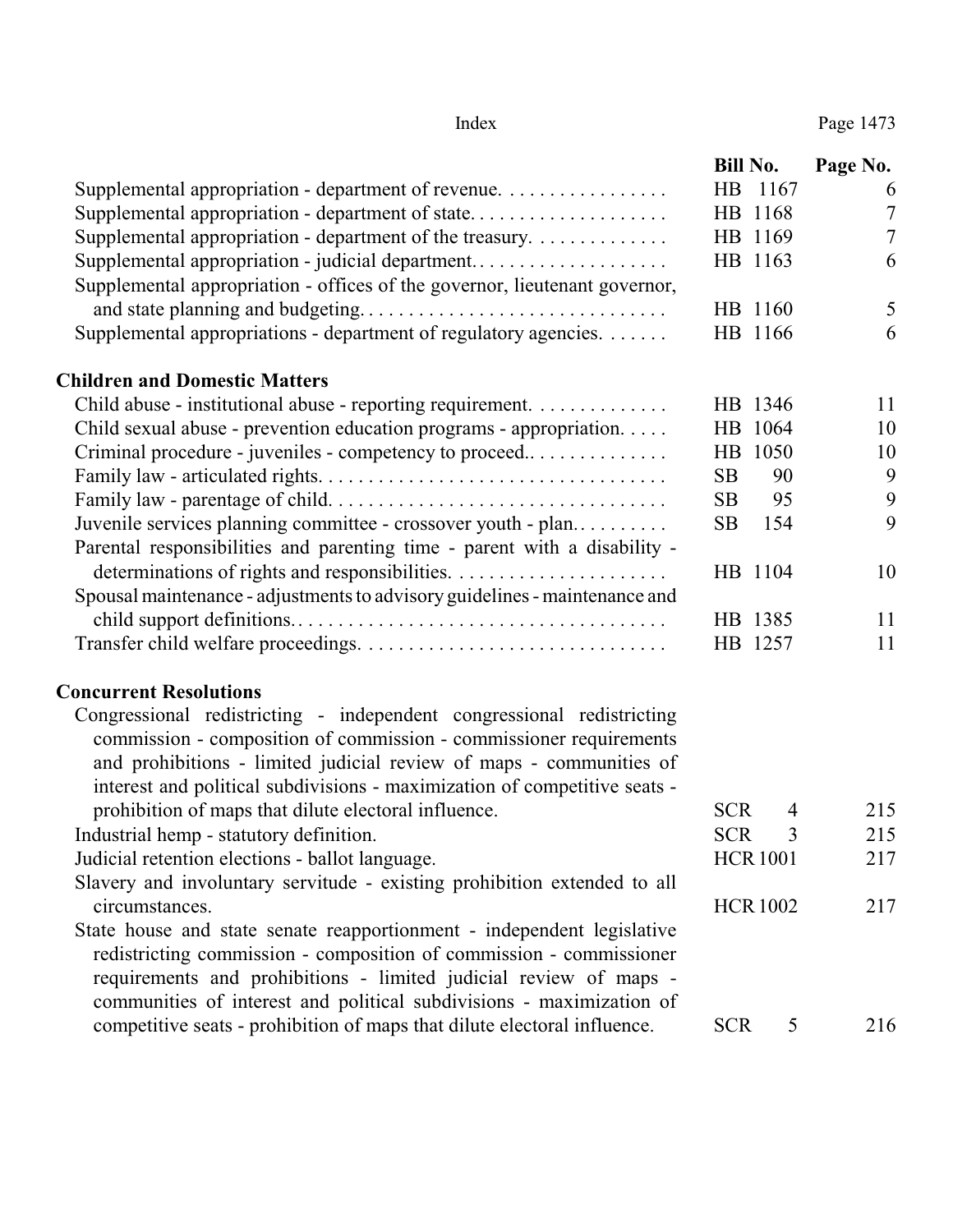| Page 1474 | Index |
|-----------|-------|
|-----------|-------|

|                                                                                                                                                                                                                           | <b>Bill No.</b> |         | Page No. |
|---------------------------------------------------------------------------------------------------------------------------------------------------------------------------------------------------------------------------|-----------------|---------|----------|
| <b>Consumer and Commercial Transactions</b>                                                                                                                                                                               |                 |         |          |
| Consumer credit reporting - privacy - minors under 16 and legal wards -                                                                                                                                                   |                 |         | 14       |
| Consumer protection - auto rental contracts - required disclosure of total                                                                                                                                                | HB 1233         |         |          |
| charges for rental including additional mandatory charges - penalty                                                                                                                                                       | SB.             | 100     | 13       |
| Court orders - cooperation with a deceptive trade practice investigation                                                                                                                                                  | HB              | 1028    | 13       |
| Deeds and deeds of trust - limits on fees for providing a copy.                                                                                                                                                           |                 | HB 1154 | 13       |
| <b>Corrections</b>                                                                                                                                                                                                        |                 |         |          |
| Community corrections transition placements - coordination with DOC -<br>community corrections decision-making process - referral packet<br>information - conditions for subsequent referrals - training - appropriation. |                 |         |          |
| Community crime victims grant program - crime victim support services -                                                                                                                                                   | HB 1251         |         | 19       |
| Correctional educational program - costs of college-level academic                                                                                                                                                        |                 | HB 1409 | 20       |
| Mental health - pilot programs to divert individuals with low-level criminal<br>behavior and mental health conditions to community treatment - mental                                                                     |                 | HB 1437 | 21       |
| health criminal justice diversion grant program - appropriation.<br>Offender reentry services grant program - continuation under sunset law -                                                                             | <b>SB</b>       | 249     | 16       |
| Office of behavioral health - jail-based behavioral health services program -<br>competency restoration services - coordination of services - appropriation.                                                              |                 | HB 1176 | 18       |
|                                                                                                                                                                                                                           | SB.             | 250     | 17       |
| Prison population management - prison bed vacancy rate tracking-unutilized                                                                                                                                                | $\overline{AB}$ | 1109    | 17       |
| community corrections beds - parole board reviews.                                                                                                                                                                        |                 | HB 1410 | 20       |
| Sex offender treatment and services - incentive plan - report<br>Transfers of inmates to out-of-state institutions - notice to prosecutors and                                                                            |                 | HB 1040 | 17       |
| Transitioning from jails - continue year-end transfers - expenditure authority                                                                                                                                            | SB.             | 14      | 15       |
|                                                                                                                                                                                                                           | SB              | 16      | 15       |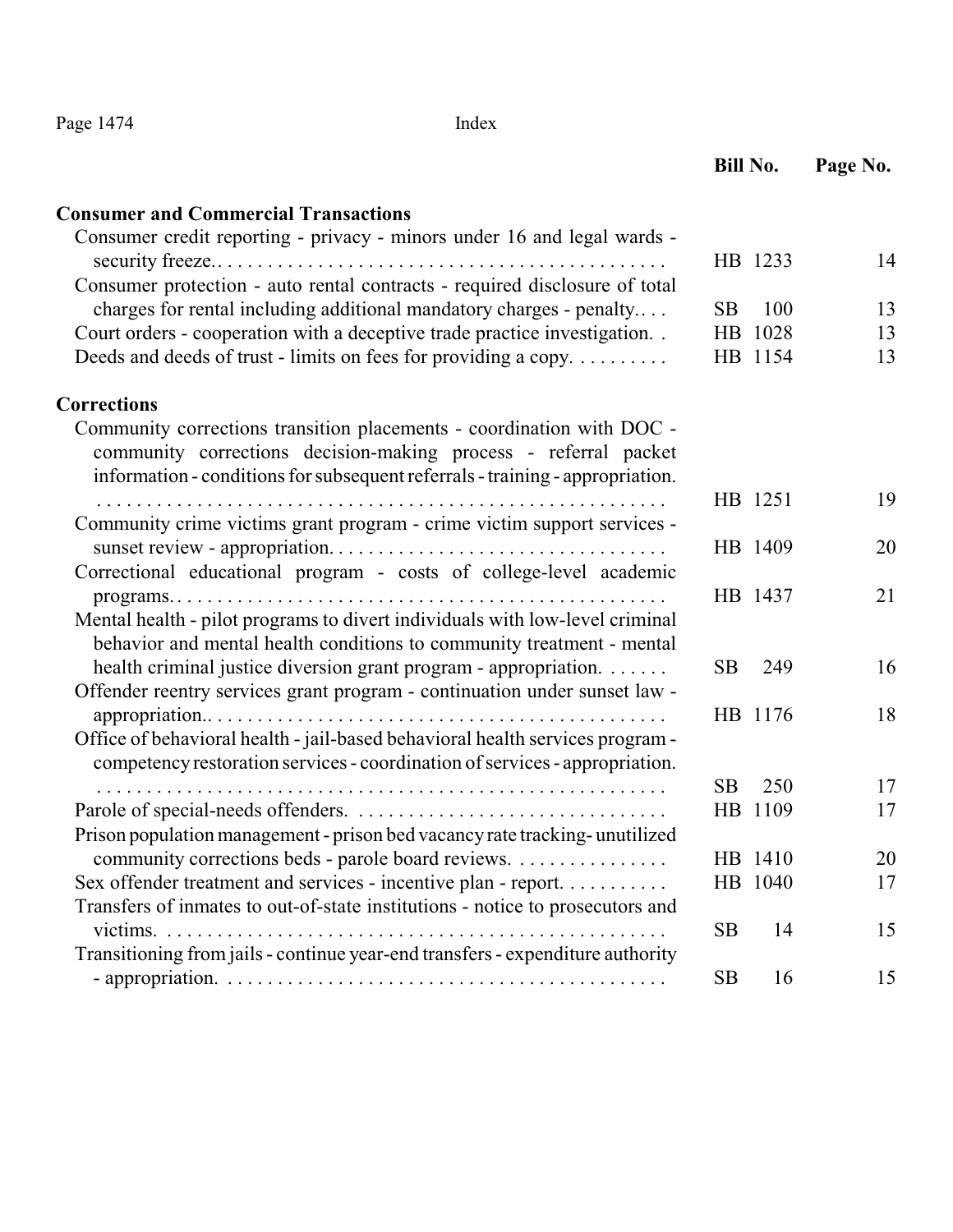**Bill No. Page No.** 

| <b>SB</b>                                                                                                                                                                                                                                                                                                                                                                                                                                                                                                                                                     |                                           | 24                                                                                                                              |
|---------------------------------------------------------------------------------------------------------------------------------------------------------------------------------------------------------------------------------------------------------------------------------------------------------------------------------------------------------------------------------------------------------------------------------------------------------------------------------------------------------------------------------------------------------------|-------------------------------------------|---------------------------------------------------------------------------------------------------------------------------------|
|                                                                                                                                                                                                                                                                                                                                                                                                                                                                                                                                                               |                                           |                                                                                                                                 |
|                                                                                                                                                                                                                                                                                                                                                                                                                                                                                                                                                               |                                           | 22                                                                                                                              |
|                                                                                                                                                                                                                                                                                                                                                                                                                                                                                                                                                               |                                           |                                                                                                                                 |
|                                                                                                                                                                                                                                                                                                                                                                                                                                                                                                                                                               |                                           | 23                                                                                                                              |
|                                                                                                                                                                                                                                                                                                                                                                                                                                                                                                                                                               |                                           |                                                                                                                                 |
|                                                                                                                                                                                                                                                                                                                                                                                                                                                                                                                                                               |                                           |                                                                                                                                 |
|                                                                                                                                                                                                                                                                                                                                                                                                                                                                                                                                                               |                                           | 136                                                                                                                             |
|                                                                                                                                                                                                                                                                                                                                                                                                                                                                                                                                                               |                                           | 25                                                                                                                              |
|                                                                                                                                                                                                                                                                                                                                                                                                                                                                                                                                                               |                                           |                                                                                                                                 |
|                                                                                                                                                                                                                                                                                                                                                                                                                                                                                                                                                               |                                           | 23                                                                                                                              |
|                                                                                                                                                                                                                                                                                                                                                                                                                                                                                                                                                               |                                           |                                                                                                                                 |
|                                                                                                                                                                                                                                                                                                                                                                                                                                                                                                                                                               |                                           | 25                                                                                                                              |
|                                                                                                                                                                                                                                                                                                                                                                                                                                                                                                                                                               |                                           | 23                                                                                                                              |
|                                                                                                                                                                                                                                                                                                                                                                                                                                                                                                                                                               |                                           |                                                                                                                                 |
|                                                                                                                                                                                                                                                                                                                                                                                                                                                                                                                                                               |                                           | 27                                                                                                                              |
|                                                                                                                                                                                                                                                                                                                                                                                                                                                                                                                                                               |                                           |                                                                                                                                 |
|                                                                                                                                                                                                                                                                                                                                                                                                                                                                                                                                                               |                                           | 26                                                                                                                              |
|                                                                                                                                                                                                                                                                                                                                                                                                                                                                                                                                                               |                                           |                                                                                                                                 |
| <b>SB</b>                                                                                                                                                                                                                                                                                                                                                                                                                                                                                                                                                     | 203                                       | 24                                                                                                                              |
|                                                                                                                                                                                                                                                                                                                                                                                                                                                                                                                                                               |                                           | 26                                                                                                                              |
|                                                                                                                                                                                                                                                                                                                                                                                                                                                                                                                                                               |                                           |                                                                                                                                 |
| <b>SB</b>                                                                                                                                                                                                                                                                                                                                                                                                                                                                                                                                                     | 32                                        | 22                                                                                                                              |
|                                                                                                                                                                                                                                                                                                                                                                                                                                                                                                                                                               |                                           | 26                                                                                                                              |
|                                                                                                                                                                                                                                                                                                                                                                                                                                                                                                                                                               |                                           |                                                                                                                                 |
| <b>SB</b>                                                                                                                                                                                                                                                                                                                                                                                                                                                                                                                                                     | 15                                        | 22                                                                                                                              |
|                                                                                                                                                                                                                                                                                                                                                                                                                                                                                                                                                               |                                           |                                                                                                                                 |
|                                                                                                                                                                                                                                                                                                                                                                                                                                                                                                                                                               |                                           | 31                                                                                                                              |
|                                                                                                                                                                                                                                                                                                                                                                                                                                                                                                                                                               |                                           | 35                                                                                                                              |
| Civil liability - residential service providers - persons with intellectual and<br>commission name change - expansion of duties - pilot program - deafblind<br>Colorado fair debt collection practices act - fees, costs, and costs of<br>Criminal procedure - court's duty to inform defendants with current or prior<br>Limitations of civil actions - limitation on action to recover damages from<br>Municipal courts - provision of independent defense counsel to indigent<br>Unauthorized persons occupying residential property - temporary mandatory | <b>SB</b><br><b>SB</b><br><b>SB</b><br>SB | 251<br>56<br>174<br>HB 1108<br>HB 1057<br>62<br>HB 1078<br>98<br>HB 1398<br>HB 1353<br>HB 1152<br>HB 1243<br>HB 1041<br>HB 1405 |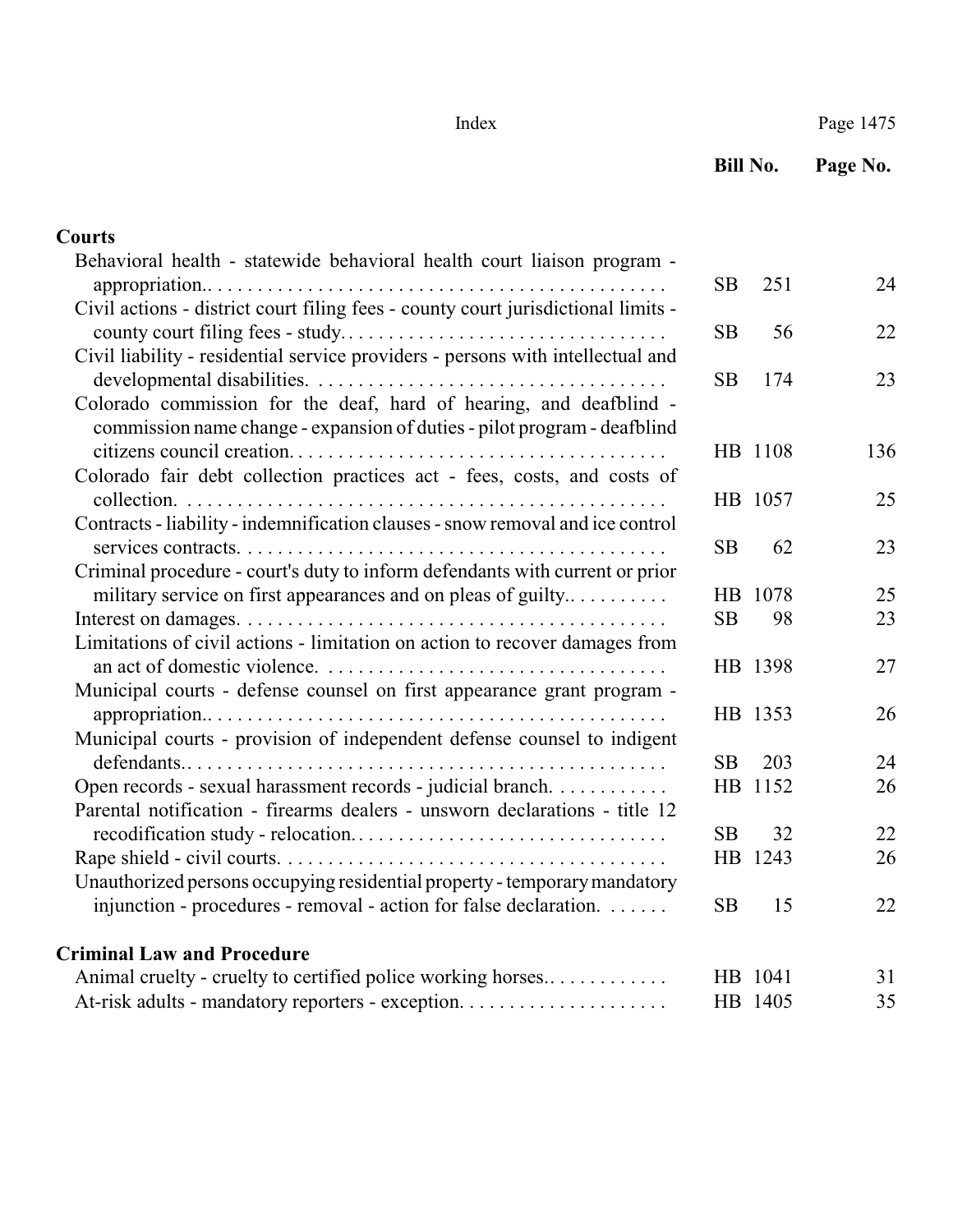Page 1476 Index

|                                                                                 |           | <b>Bill No.</b> | Page No. |
|---------------------------------------------------------------------------------|-----------|-----------------|----------|
| Civil forfeiture - reports - local public nuisance - law enforcement assistance |           |                 |          |
| grant program - law enforcement community services grant program -              |           |                 |          |
|                                                                                 |           | HB 1020         | 31       |
| Collateral relief from effects of conviction - timing - criminal history record |           |                 |          |
|                                                                                 |           | HB 1344         | 35       |
| Commission on criminal and juvenile justice - continuation under sunset law     |           |                 |          |
|                                                                                 |           | HB 1287         | 34       |
| Confinement of correctional inmates in local jails - reimbursement to           |           |                 |          |
|                                                                                 |           | HB 1132         | 32       |
| Controlled substances - unlawful distribution or purchase of                    |           |                 |          |
|                                                                                 |           | HB 1307         | 34       |
| Crimes against children surcharge - human trafficking of children               | <b>SB</b> | 55              | 28       |
| Criminal conviction - effect on public employment - conditional licenses        |           |                 |          |
|                                                                                 |           | HB 1418         | 104      |
|                                                                                 |           | HB 1200         | 33       |
| Data privacy - required policies - covered and governmental entities            |           | HB 1128         | 32       |
| Failure to register as a sex offender - cross reference.                        |           | HB 1356         | 35       |
|                                                                                 | <b>SB</b> | 119             | 30       |
| False reporting - false reporting of an emergency - restitution - venue         | SB        | 68              | 29       |
| Gambling - simulated gambling devices - definitions - enforcement -             |           |                 |          |
| moratorium on seizure of devices pending sale                                   |           | HB 1234         | 33       |
|                                                                                 | HB        | 1029            | 31       |
|                                                                                 | <b>SB</b> | 169             | 30       |
| Peace officers - administrator of judicial security                             | HB        | 1210            | 33       |
|                                                                                 | <b>SB</b> | 60              | 29       |
| Public safety - children and families - safe haven laws                         | SB        | 50              | 28       |
|                                                                                 |           | HB 1264         | 34       |
| Second degree burglary of firearms - penalty - appropriation.                   |           | HB 1077         | 32       |
| Sex offender management board - conflicts of interest.                          |           | HB 1427         | 36       |
| Sex offender registration - discontinue registration - waive in-person          |           |                 |          |
|                                                                                 | SB        | 26              | 28       |
| Sexual exploitation of a child - no change in discovery procedure               | HB        | 1066            | 32       |
| Substance abuse trend and response task force - extension - appropriation.      | SB        | 71              | 30       |
| <b>Education - Postsecondary</b>                                                |           |                 |          |
| Advanced placement incentives pilot program - 3-year extension - reporting      |           |                 |          |
|                                                                                 |           | HB 1193         | 57       |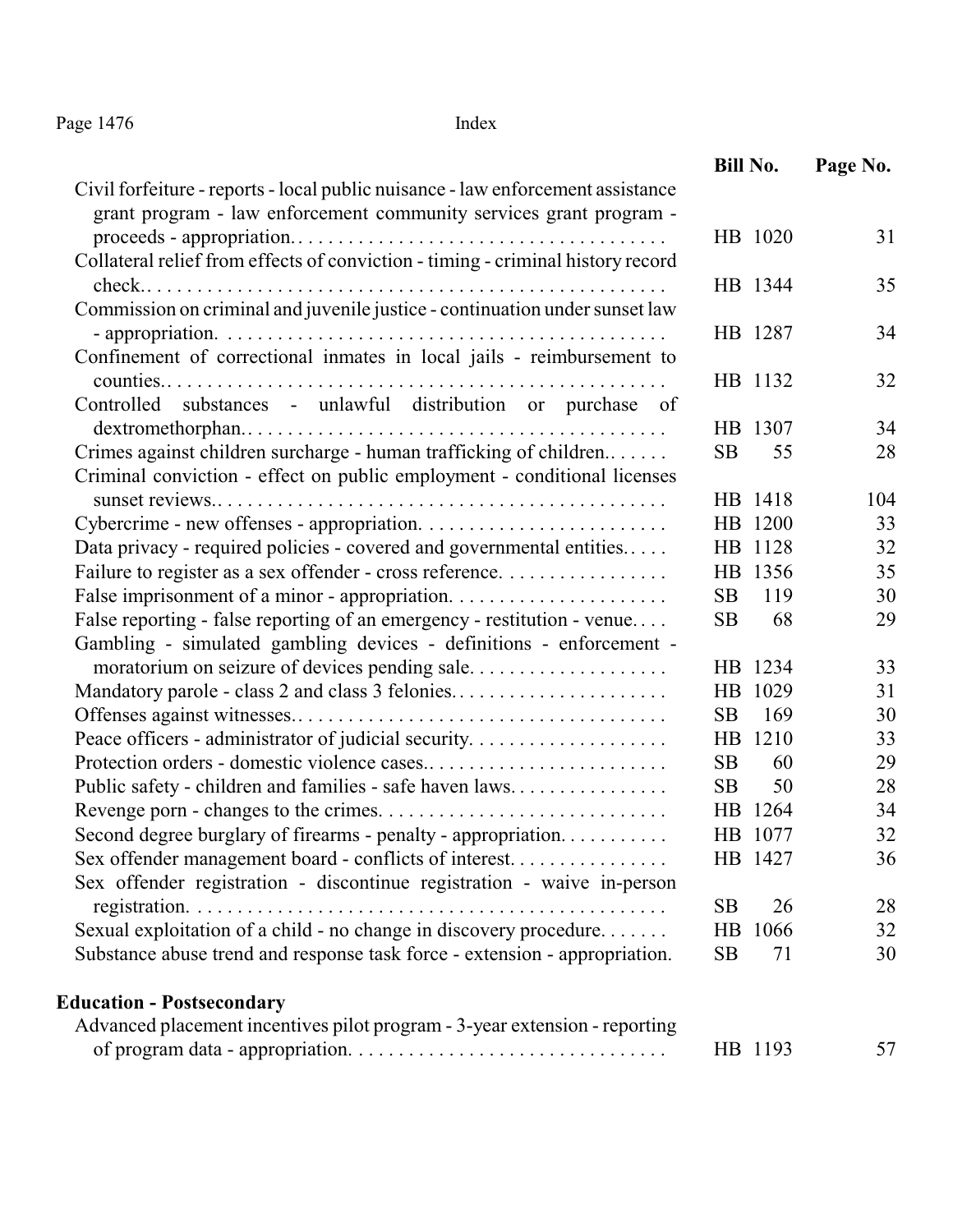|                                                                                | Bill No.         | Page No. |
|--------------------------------------------------------------------------------|------------------|----------|
| Annual return on investment report - undergraduate degree and certificate      |                  |          |
| programs - state institutions of higher education - appropriation              | HB 1226          | 58       |
| Collaborative educator preparation grant program - created - appropriation.    |                  |          |
|                                                                                | HB 1332          | 60       |
| Colorado state university - student admission criteria                         | <b>SB</b><br>101 | 55       |
| Concurrent enrollment programs - outside of college service area.              | HB 1052          | 57       |
|                                                                                | HB 1048          | 57       |
| Higher education funding - additional appropriation                            | SB<br>262        | 56       |
| Local college districts - authority to sell or lease property.                 | HB 1366          | 60       |
| Local district colleges - completion degrees in nursing                        | HB 1300          | 59       |
| Open educational resources - council - grant program - guidelines -            |                  |          |
|                                                                                | HB 1331          | 59       |
| Private schools - private occupational schools - surety bonds                  | <b>SB</b><br>177 | 55       |
| Public research institutions - enrollment - percentage of in-state and foreign |                  |          |
|                                                                                | <b>SB</b><br>206 | 56       |
| Refugee and immigrant students - in-state tuition                              | <b>SB</b><br>87  | 55       |
| Relocation of higher education statutes - provisions relating to military      |                  |          |
|                                                                                | HB 1228          | 58       |
| Safe2tell - school training - educational materials related to misuse -        |                  |          |
| technical assistance related to misuse - analyze reports - annual report -     |                  |          |
|                                                                                | HB 1434          | 106      |
| Statewide transfer agreements - additional course requirements                 | <b>SB</b><br>69  | 55       |
| Trafficking in academic materials - selling assignments or answers to online   |                  |          |
|                                                                                | HB 1252          | 59       |
|                                                                                |                  |          |
| <b>Education - Public Schools</b>                                              |                  |          |
| Accreditation - criteria - community meetings - performance watch -            |                  |          |
| performance indicators - school transformation grant program                   | HB 1355          | 49       |
| Accreditation - performance indicators - military enlistment.                  | SB<br>12         | 37       |
| Child nutrition school lunch protection program - expansion of eligible        |                  |          |
|                                                                                | <b>SB</b><br>13  | 37       |
| Concurrent enrollment - information to students and parents.                   | HB<br>1005       | 42       |
|                                                                                | <b>SB</b><br>225 | 39       |
| Early literacy education - READ act - per-pupil intervention money - early     |                  |          |
|                                                                                | HB 1393          | 52       |
| Educator licenses - continuous experience requirement - exception              | HB 1130          | 43       |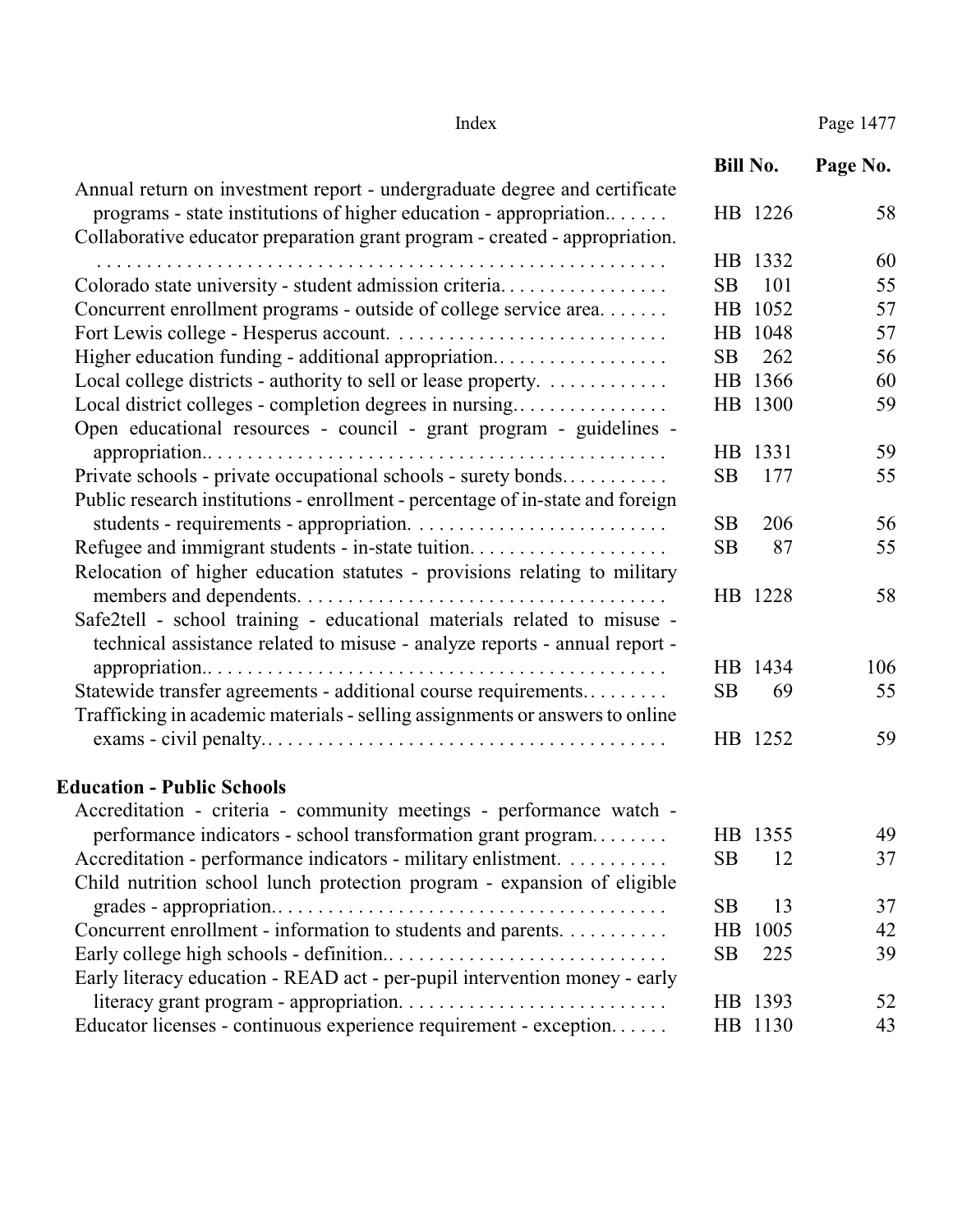Page 1478 Index

|                                                                                                                                                       | <b>Bill No.</b> |         | Page No. |
|-------------------------------------------------------------------------------------------------------------------------------------------------------|-----------------|---------|----------|
| Educator licenses - continuous experience requirement - military spouse                                                                               |                 |         | 43       |
| Educator preparation field experiences - student teachers - criminal history                                                                          |                 | HB 1095 |          |
|                                                                                                                                                       | <b>SB</b>       | 229     | 40       |
| Grow your own teacher program - teacher of record program - teacher of                                                                                |                 |         |          |
| record license - reporting - special services interim authorization -<br>definitions relating to the school counselor corps grant program -           |                 |         |          |
| definitions relating to behavioral health care professional matching grant                                                                            |                 |         |          |
| program - partnership for rural education preparation - creation -                                                                                    |                 |         |          |
|                                                                                                                                                       |                 | HB 1309 | 48       |
| High schools - advanced placement exam fee grant program - appropriation.                                                                             |                 | HB 1396 | 54       |
| Medical marijuana administration at school - school personnel                                                                                         |                 |         |          |
| administration                                                                                                                                        |                 | HB 1286 | 47       |
| Model bullying prevention and education policy                                                                                                        | <b>SB</b>       | 151     | 38       |
| Out-of-home placement students - recognition of academic credits earned by<br>students in the custody of the division of youth services               | <b>SB</b>       | 213     | 39       |
| Public school accreditation - postsecondary and workforce readiness                                                                                   |                 |         |          |
|                                                                                                                                                       |                 | HB 1019 | 42       |
| Public school capital construction assistance fund - crediting of state retail                                                                        |                 |         |          |
|                                                                                                                                                       |                 | HB 1070 | 42       |
| Public school capital construction financial assistance - grant application                                                                           |                 | HB 1277 | 47       |
| Public school total program funding - rural school funding - early childhood                                                                          |                 |         |          |
| at-risk enhancement (ECARE) positions - "English Language Proficiency                                                                                 |                 |         |          |
| Act" funding allocation - department of education reporting requirements -                                                                            |                 |         |          |
|                                                                                                                                                       |                 | HB 1379 | 51<br>46 |
| Public schools - parent notification - charges filed against teachers<br>Retail marijuana sales tax revenue transferred to state public school fund - |                 | HB 1269 |          |
| annual appropriation<br>.                                                                                                                             |                 | HB 1101 | 43       |
| Rural schools - teachers and special services providers - financial incentives                                                                        |                 |         |          |
|                                                                                                                                                       | <b>SB</b>       | 85      | 38       |
| Safe2tell - school training - educational materials related to misuse -<br>technical assistance related to misuse - analyze reports - annual report - |                 |         |          |
|                                                                                                                                                       |                 | HB 1434 | 106      |
| School finance - mid-year adjustment - 2017-18 budget year - appropriations.                                                                          |                 |         |          |
|                                                                                                                                                       |                 | HB 1171 | 44       |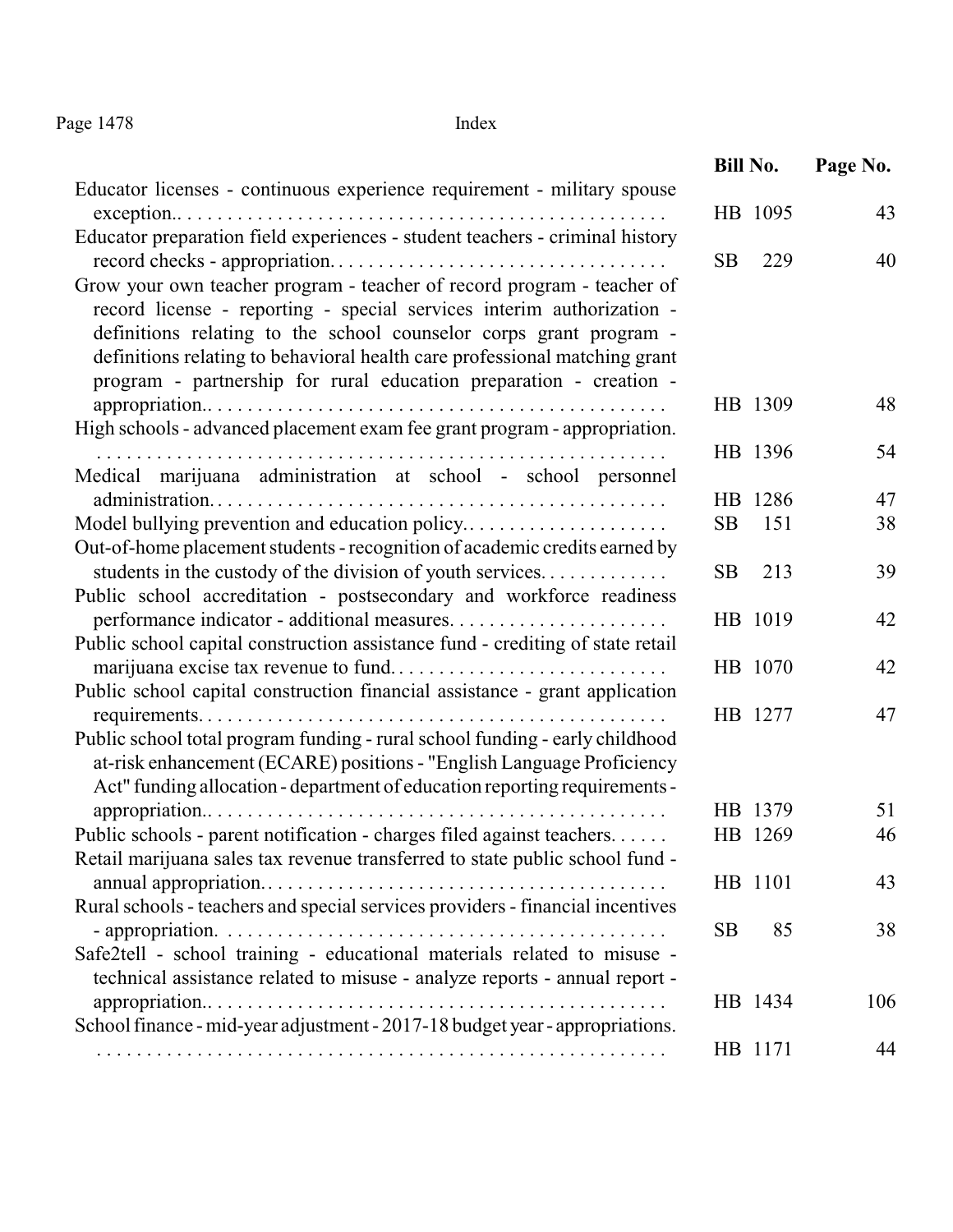|                                                                                                                                                                                                                      | <b>Bill No.</b> |         | Page No. |
|----------------------------------------------------------------------------------------------------------------------------------------------------------------------------------------------------------------------|-----------------|---------|----------|
| School safety - school security disbursement program.                                                                                                                                                                | SB              | 269     | 40       |
| State assessments - students excused from participating<br>Teacher preparation - pilot residency programs - expansion - appropriation.                                                                               | <b>SB</b>       | 11      | 37       |
|                                                                                                                                                                                                                      |                 | HB 1189 | 45       |
| Teacher preparation - rural teaching fellowship programs - appropriation.                                                                                                                                            |                 | HB 1002 | 41       |
| Teacher shortage - retaining teachers grant program - appropriation.                                                                                                                                                 |                 | HB 1412 | 54       |
|                                                                                                                                                                                                                      | <b>SB</b>       | 160     | 38       |
| Use of preschool program positions for kindergarten - eligibility                                                                                                                                                    |                 | HB 1156 | 44       |
|                                                                                                                                                                                                                      |                 | HB 1134 | 44       |
| Workforce development - career development success program                                                                                                                                                           |                 | HB 1266 | 46       |
| <b>Elections</b>                                                                                                                                                                                                     |                 |         |          |
| Campaign finance - Fair Campaign Practices Act - technical modifications.                                                                                                                                            |                 |         |          |
| Initiative and referendum - signatures - circulator requirements -                                                                                                                                                   |                 | HB 1047 | 66       |
| compensation. $\ldots \ldots$                                                                                                                                                                                        |                 | HB 1145 | 67       |
| New election offense - facilitating vote trading - penalty                                                                                                                                                           | <b>SB</b>       | 76      | 62       |
| Special districts - recall of a director - election to recall a director - petition                                                                                                                                  |                 |         |          |
|                                                                                                                                                                                                                      |                 | HB 1268 | 67       |
| Uniform Election Code of 1992 - technical modifications.<br>Urban drainage and flood control district elections - authorization for<br>elections to be coordinated or held independently - district's share of costs | <b>SB</b>       | 233     | 63       |
| in coordinated election - notice of election - updates to definitions.<br>Voter pregistration - individuals on parole - voter information for individuals                                                            | <b>SB</b>       | 25      | 62       |
|                                                                                                                                                                                                                      | <b>SB</b>       | 150     | 62       |
| <b>Financial Institutions</b>                                                                                                                                                                                        |                 |         |          |
| Securities - registration statement exemption - mutual fund offerings - notice                                                                                                                                       |                 |         |          |
|                                                                                                                                                                                                                      |                 | HB 1388 | 69       |
| <b>General Assembly</b>                                                                                                                                                                                              |                 |         |          |
| Statutes - obsolete references - former proposition AA refund account                                                                                                                                                |                 | HB 1369 | 70       |
| Title 12 recodification study - one-year extension - appropriation.                                                                                                                                                  | <b>SB</b>       | 31      | 70       |
| Wildfire matters review committee - extension of committee's repeal date -<br>elimination of obsolete provisions - legislative recommendations -                                                                     |                 |         |          |
|                                                                                                                                                                                                                      | <b>SB</b>       | 39      | 70       |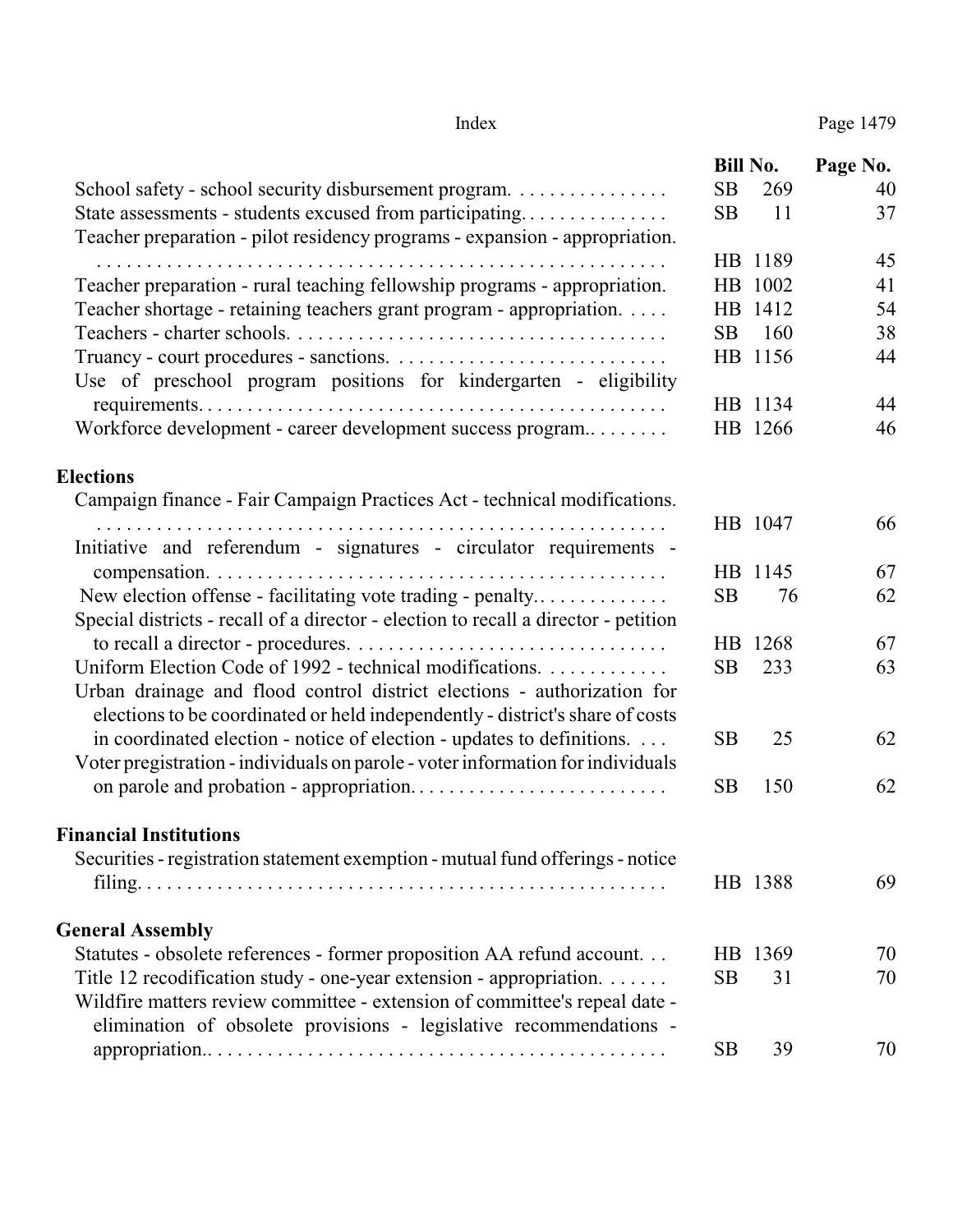|                                                                                                                                                                                                                                                                                                                                                                                                                                                                                                                                | <b>Bill No.</b> |                | Page No. |
|--------------------------------------------------------------------------------------------------------------------------------------------------------------------------------------------------------------------------------------------------------------------------------------------------------------------------------------------------------------------------------------------------------------------------------------------------------------------------------------------------------------------------------|-----------------|----------------|----------|
| <b>Government - County</b>                                                                                                                                                                                                                                                                                                                                                                                                                                                                                                     |                 |                |          |
| Autopsy reports prepared by county coroner - death of a minor - report<br>confidential unless specified exceptions permit disclosure                                                                                                                                                                                                                                                                                                                                                                                           | <b>SB</b>       | 223            | 71       |
| Criminal offenses - leaving campfire unattended - failing to reasonably                                                                                                                                                                                                                                                                                                                                                                                                                                                        |                 |                |          |
| attend fire on state parks and wildlife property - penalties.                                                                                                                                                                                                                                                                                                                                                                                                                                                                  |                 | HB 1051        | 72       |
|                                                                                                                                                                                                                                                                                                                                                                                                                                                                                                                                | HB              | 1242           | 73       |
| Repeal obsolete statutory references to "paupers"                                                                                                                                                                                                                                                                                                                                                                                                                                                                              | <b>SB</b>       | 156<br>HB 1142 | 71<br>73 |
| <b>Government - Local</b>                                                                                                                                                                                                                                                                                                                                                                                                                                                                                                      |                 |                |          |
| Fire and police pension association - new hire pension plans - entry into                                                                                                                                                                                                                                                                                                                                                                                                                                                      |                 | HB 1031        | 76       |
| Fire and police pension association - new hire pension plans - employer<br>liability - statewide standard health history form<br>Law enforcement officers and firefighters - work-related death - continuation                                                                                                                                                                                                                                                                                                                 |                 | HB 1056        | 76       |
| Local firefighter safety and disease prevention fund - fire equipment and                                                                                                                                                                                                                                                                                                                                                                                                                                                      | <b>SB</b>       | 247            | 74       |
| Local government pledging sales and use tax for capital improvements -                                                                                                                                                                                                                                                                                                                                                                                                                                                         |                 | HB 1423        | 77       |
| statutory reporting requirements – repeal of obsolete provisions<br>Urban renewal authority - special fund to collect incremental revenue to<br>finance urban renewal projects - consent by relevant taxing entity to<br>collection by authority for payment into the special fund of additional<br>revenue received because of voter-approved revenue changes - repayment<br>by authority of additional revenue to taxing entity - authorization for<br>authority and taxing entities to enter into agreement on repayment of | <b>SB</b>       | 106            | 74       |
|                                                                                                                                                                                                                                                                                                                                                                                                                                                                                                                                | <b>SB</b>       | 248            | 75       |
| <b>Government - Municipal</b>                                                                                                                                                                                                                                                                                                                                                                                                                                                                                                  |                 |                |          |
|                                                                                                                                                                                                                                                                                                                                                                                                                                                                                                                                | <b>SB</b>       | 107            | 78       |
| <b>Government - Special Districts</b>                                                                                                                                                                                                                                                                                                                                                                                                                                                                                          |                 |                |          |
| Elections - allowing nonresident electors who own property within a special<br>district to vote in elections of the special district - allowing nonresident                                                                                                                                                                                                                                                                                                                                                                    |                 |                |          |
| electors to serve on special district boards in a nonvoting capacity                                                                                                                                                                                                                                                                                                                                                                                                                                                           |                 | HB 1181        | 79       |
| Southwestern water conservation district - board meeting dates                                                                                                                                                                                                                                                                                                                                                                                                                                                                 | <b>SB</b>       | 176            | 79       |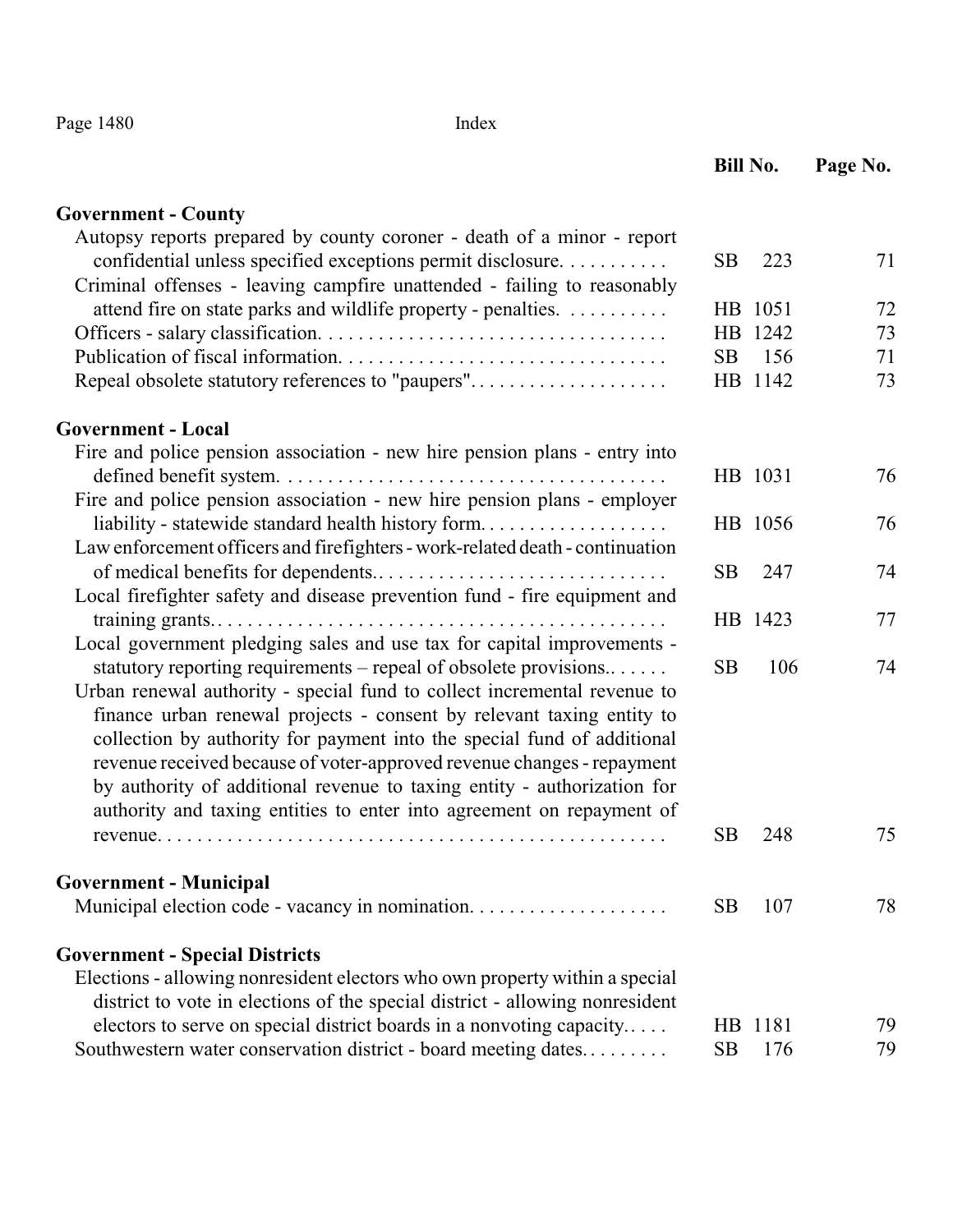|                                                                                                                                              | <b>Bill No.</b> | HB 1039 | Page No.<br>79 |
|----------------------------------------------------------------------------------------------------------------------------------------------|-----------------|---------|----------------|
| <b>Government - State</b>                                                                                                                    |                 |         |                |
| Administration - work on a state holiday - alternate day off<br>Behavioral health - department of human services - personnel in facilities   | <b>SB</b>       | 111     | 85             |
| providing care to vulnerable people - disciplinary action.                                                                                   |                 | HB 1065 | 93             |
| Capital construction - art in public places program - clarification of amount                                                                | SB.             | 232     | 92             |
| Capital construction - automatic funding mechanism for payment of future                                                                     |                 | HB 1372 | 102            |
| Capital construction - controlled maintenance funding for buildings acquired                                                                 |                 | HB 1374 | 102            |
| Capital construction - justice center maintenance fund                                                                                       | SB              | 267     | 92             |
| Capital construction - period that capital construction appropriations remain                                                                |                 |         |                |
|                                                                                                                                              |                 | HB 1371 | 102            |
| Capital construction - transfers to capital construction fund - transfer to                                                                  |                 |         |                |
|                                                                                                                                              |                 | HB 1340 | 101            |
| Cash fund maximum reserve - Colorado firefighting air corps fund -                                                                           |                 |         |                |
|                                                                                                                                              | SB.             | 202     | 91             |
| Colorado civil rights division and commission - continuation under sunset                                                                    |                 |         |                |
| law - performance audit - commission membership - senate rejection of                                                                        |                 |         |                |
|                                                                                                                                              |                 | HB 1256 | 97             |
| Colorado energy office - updates existing programs - repeals obsolete                                                                        | <b>SB</b>       | 3       | 81             |
| Colorado youth advisory council - continuation under the sunset law.                                                                         |                 | HB 1186 | 96             |
| Criminal conviction - effect on public employment - conditional licenses                                                                     |                 |         |                |
|                                                                                                                                              |                 | HB 1418 | 104            |
| Department of public safety - defunct boards - repeal rules.                                                                                 |                 | HB 1087 | 94             |
| Department of public safety - division of homeland security and emergency<br>management - school access for emergency response grant program |                 |         |                |
|                                                                                                                                              | SB.             | 158     | 87             |
| Educator licensure cash fund - continuous appropriation - reporting                                                                          |                 |         |                |
|                                                                                                                                              |                 | HB 1100 | 94             |
| Emergency management - recovery and mitigation - disaster policy group -                                                                     |                 |         |                |
| authorization to establish - resiliency office - creation - duties.                                                                          |                 | HB 1394 | 103            |
| Federal mineral lease revenue - anvil points - direct distribution to counties.                                                              |                 |         |                |
|                                                                                                                                              |                 | HB 1249 | 96             |

Index Page 1481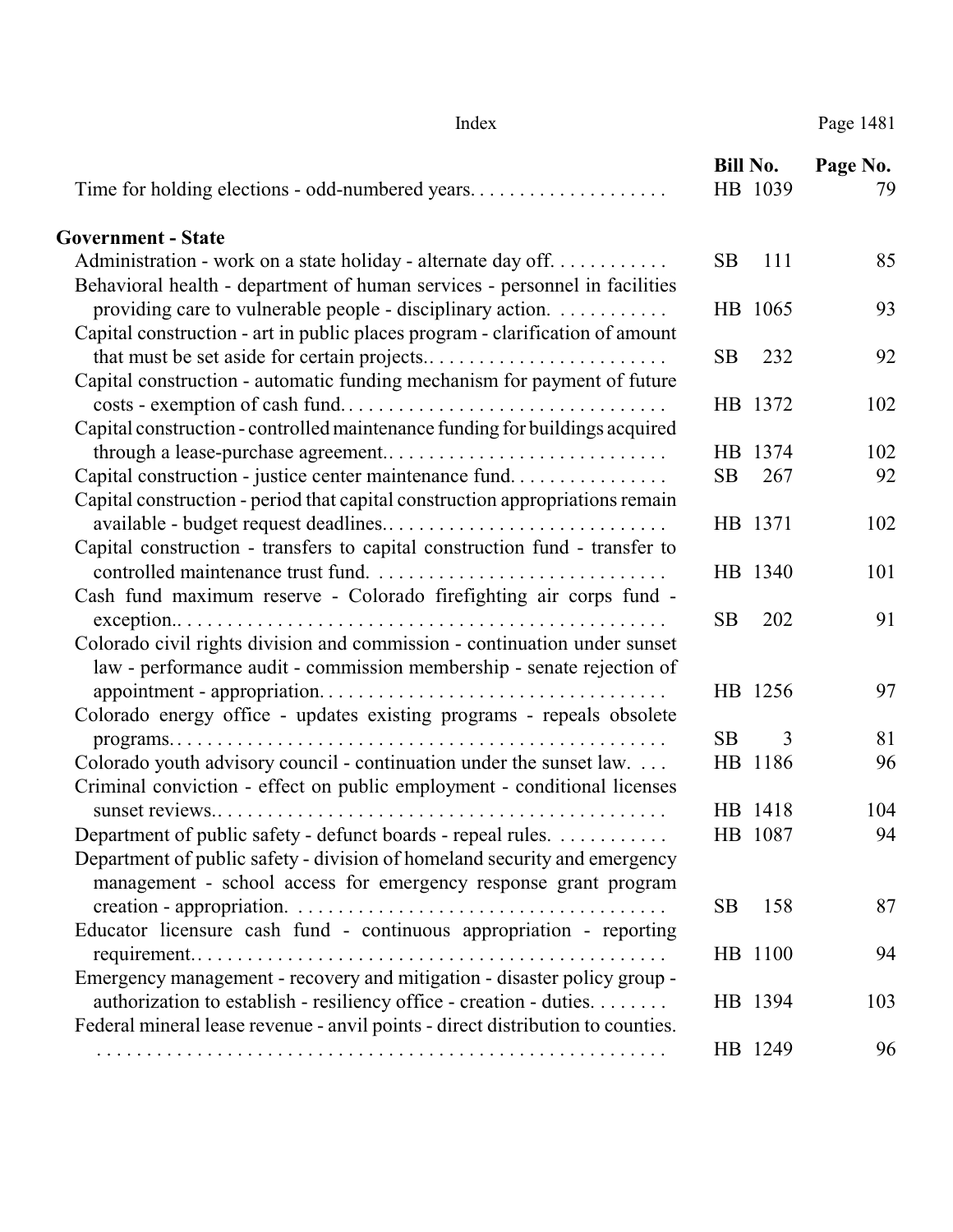Page 1482 Index

|                                                                                                                                                 | <b>Bill No.</b> |         | Page No. |
|-------------------------------------------------------------------------------------------------------------------------------------------------|-----------------|---------|----------|
| Federal tax information - fingerprint-based criminal history record checks                                                                      |                 |         |          |
| required for individuals with access to information - appropriation.<br>Forms of oath or affirmation for public office - option to swear by the |                 | HB 1339 | 100      |
|                                                                                                                                                 | SB              | 242     | 92       |
|                                                                                                                                                 | <b>SB</b>       | 276     | 92       |
| General fund - transfer to the information technology capital account of the                                                                    |                 |         |          |
|                                                                                                                                                 |                 | HB 1173 | 96       |
| General fund - transfer - tobacco litigation settlement cash fund.                                                                              | <b>SB</b>       | 280     | 93       |
| Governor's commission on community service - created - appropriation                                                                            |                 | HB 1324 | 99       |
| Governor's office - department of personnel - governor's mansion                                                                                |                 |         |          |
| maintenance fund - capital development committee review.                                                                                        | SВ              | 208     | 91       |
| Historic trails - old Spanish national historic trail - marking - contributions.                                                                |                 |         |          |
|                                                                                                                                                 |                 | HB 1351 | 101      |
| Increasing Access to Effective Substance Use Disorder Services Act -                                                                            |                 |         |          |
| designated managed service organization - spending authority - reporting                                                                        |                 |         |          |
|                                                                                                                                                 |                 | HB 1172 | 95       |
| Interstate compact - practice of psychology - telepsychology services -                                                                         |                 |         |          |
| temporary in-person client services by out-of-state licensee from compact                                                                       |                 |         |          |
|                                                                                                                                                 |                 | HB 1017 | 93       |
| Liquor enforcement division and state licensing authority cash fund - title 12                                                                  |                 |         |          |
|                                                                                                                                                 |                 | HB 1026 | 193      |
| Local government retail marijuana impact grant program - repeal.                                                                                |                 | HB 1336 | 99       |
| Medicaid fraud control unit - department of law                                                                                                 |                 | HB 1211 | 122      |
| Office of economic development - extension of advanced industries export                                                                        |                 |         |          |
|                                                                                                                                                 |                 | HB 1135 | 94       |
| Office of film, television, and media - performance-based incentives -                                                                          |                 |         |          |
|                                                                                                                                                 | <b>SB</b>       | 103     | 84       |
| Office of information technology - information security - cyber coding                                                                          |                 |         |          |
| cryptology - state records - institutions of higher education - appropriation.                                                                  |                 |         |          |
|                                                                                                                                                 | <b>SB</b>       | 86      | 82       |
| Office of information technology - interdepartmental data protocol -                                                                            |                 |         |          |
|                                                                                                                                                 | <b>SB</b>       | 209     | 91       |
| Office of information technology - telecommunications coordination within                                                                       |                 |         |          |
| state government - digital trunked radio system supporting infrastructure,                                                                      |                 |         |          |
| software, and hardware - radio tower sites - appropriation.                                                                                     |                 | HB 1325 | 99       |
| Pay for success contract pilot programs - funding - appropriation.                                                                              |                 | HB 1323 | 98       |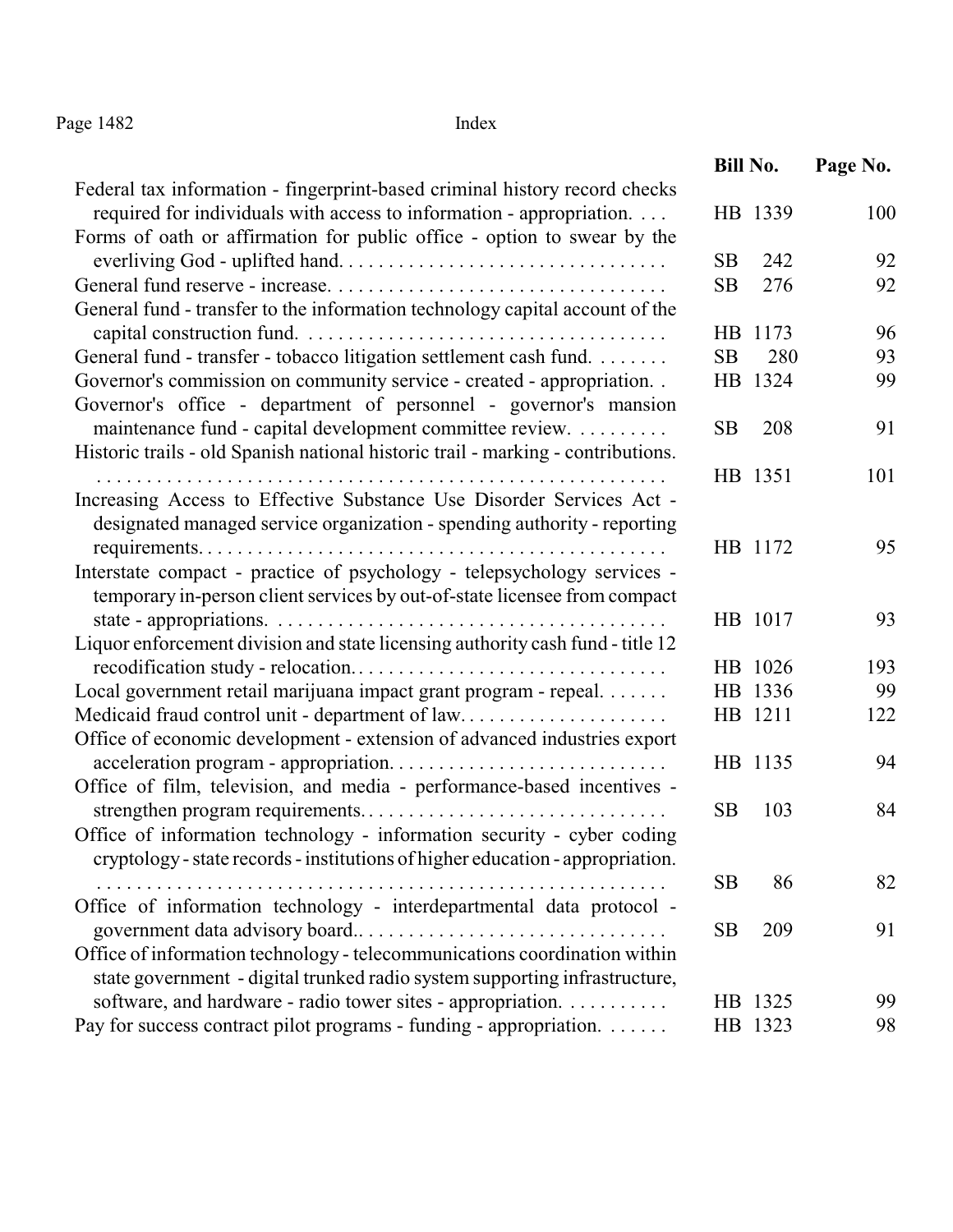|                                                                                                                                                                                                                                                                                                                                                                                                                                                                             | <b>Bill No.</b> |         | Page No. |
|-----------------------------------------------------------------------------------------------------------------------------------------------------------------------------------------------------------------------------------------------------------------------------------------------------------------------------------------------------------------------------------------------------------------------------------------------------------------------------|-----------------|---------|----------|
| Procurement - major information technology projects - authority to sign<br>contracts - project plans - vendor selection - human resources information                                                                                                                                                                                                                                                                                                                       |                 | HB 1421 | 105      |
| Public employees' retirement association - defined benefit plan modifications<br>to eliminate unfunded liability - highest average salary - gross salary - state<br>trooper definition - sensitivity analysis - confidential information -<br>termination of affiliation - member and employer contributions - automatic<br>adjustments - direct distribution - age and service requirements - cost of<br>living adjustment - defined contribution plan expansion - defined |                 |         |          |
| contribution plan supplement - pension review commission<br>Public official oath or affirmation of office - repeal of obsolete provisions -<br>uniform oath or affirmation text - uniform process for completing and                                                                                                                                                                                                                                                        | SB.             | 200     | 88       |
| Public official personal surety bonds - repeal of obsolete provisions -                                                                                                                                                                                                                                                                                                                                                                                                     |                 | HB 1138 | 95       |
| authorize purchase of insurance in lieu of a personal bond                                                                                                                                                                                                                                                                                                                                                                                                                  |                 | HB 1140 | 95       |
| Rural economic assistance - department of local affairs - coordination of                                                                                                                                                                                                                                                                                                                                                                                                   | <b>SB</b>       | 182     | 87       |
| Safe2tell - school training - educational materials related to misuse -<br>technical assistance related to misuse - analyze reports - annual report -                                                                                                                                                                                                                                                                                                                       | SB              | 5       | 81       |
| School safety - incident response - grant program - created - appropriation.                                                                                                                                                                                                                                                                                                                                                                                                |                 | HB 1434 | 106      |
|                                                                                                                                                                                                                                                                                                                                                                                                                                                                             |                 | HB 1413 | 104      |
|                                                                                                                                                                                                                                                                                                                                                                                                                                                                             |                 | HB 1338 | 100      |
| State agencies - analysis of noncompliance with its rules.                                                                                                                                                                                                                                                                                                                                                                                                                  |                 | HB 1250 | 97       |
|                                                                                                                                                                                                                                                                                                                                                                                                                                                                             |                 | HB 1430 | 106      |
| State boards and commissions - establishing best practices.<br>State employees group benefit act - continuation of dental or medical                                                                                                                                                                                                                                                                                                                                        |                 | HB 1198 | 96       |
| benefits - dependents of employee - work-related death.<br>State employees group benefits - contracts with carriers to provide benefits -                                                                                                                                                                                                                                                                                                                                   | <b>SB</b>       | 148     | 86       |
| State funds - report to general assembly of federal money received by state<br>agencies - statutory reporting requirements - repeal of obsolete provisions.                                                                                                                                                                                                                                                                                                                 | SB.             | 131     | 85       |
|                                                                                                                                                                                                                                                                                                                                                                                                                                                                             | <b>SB</b>       | 110     | 85       |
|                                                                                                                                                                                                                                                                                                                                                                                                                                                                             | HB              | 1360    | 101      |
| State lottery division - extend scheduled termination of division.                                                                                                                                                                                                                                                                                                                                                                                                          | <b>SB</b>       | 66      | 82       |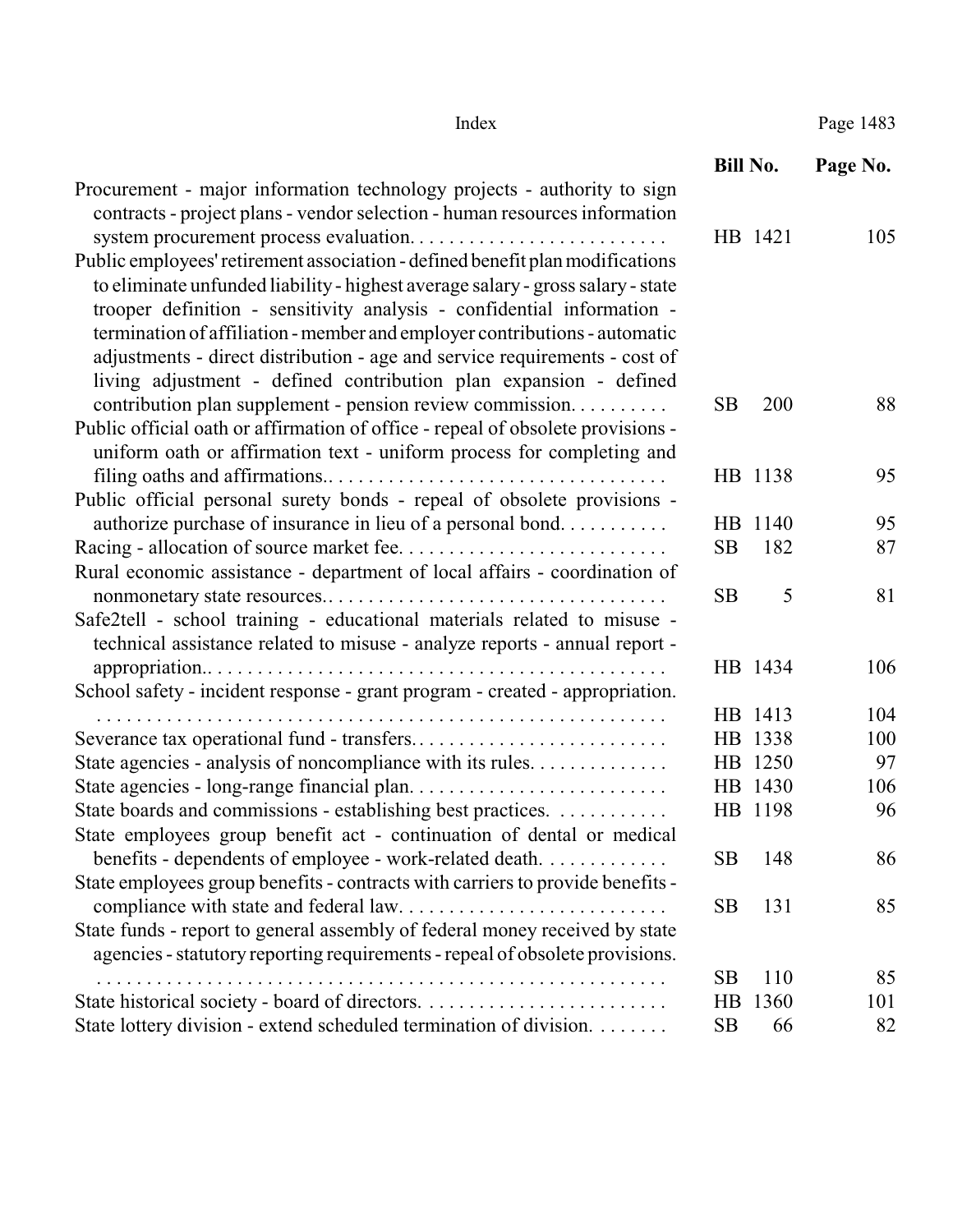| Page 1484 | Index |
|-----------|-------|
|-----------|-------|

|                                                                                                                                         | <b>Bill No.</b> |         | Page No. |
|-----------------------------------------------------------------------------------------------------------------------------------------|-----------------|---------|----------|
| State personnel system - state employees - moving and relocation expenses.                                                              | <b>SB</b>       | 121     | 85       |
| State telecommunications network - private entities authorized to use                                                                   |                 |         |          |
| network through public-private partnerships accepted by the chief<br>information officer - required distribution of any lease revenues. |                 | HB 1373 | 102      |
| State treasurer - investment of state money in investment grade securities                                                              |                 |         |          |
| issued by sovereign, national, and supranational entities authorized                                                                    |                 | HB 1402 | 104      |
| Sunset - wildland-urban interface training advisory board.                                                                              |                 | HB 1238 | 96       |
| Unmanned aircraft systems - obstruction of public safety operations                                                                     |                 |         |          |
|                                                                                                                                         |                 | HB 1314 | 98       |
| Workers' compensation cash fund - maximum reserve exception                                                                             | HB              | 1429    | 106      |
| <b>Health and Environment</b>                                                                                                           |                 |         |          |
| Air quality control commission - stationary sources of air pollution -                                                                  |                 |         |          |
| increased fee caps - stakeholder process - reporting - appropriation                                                                    | HB              | 1400    | 117      |
| Animal feeding operation permit - fees - repeal - appropriation                                                                         | <b>SB</b>       | 33      | 108      |
| Assisted living residences - fee increase cap                                                                                           | SB              | 54      | 109      |
| Behavioral health care providers - expansion of access in shortage areas -                                                              |                 |         |          |
| eligibility for health service corps - loan repayment - scholarships -                                                                  |                 |         |          |
|                                                                                                                                         | <b>SB</b>       | 24      | 108      |
| Community crime victims grant program - crime victim support services -                                                                 |                 | HB 1409 | 20       |
| Dementia diseases - state missing persons alert program - Colorado school                                                               |                 |         |          |
|                                                                                                                                         | H <sub>B</sub>  | 1091    | 115      |
| Denver health and hospital authority - board of directors - public records.                                                             | <b>SB</b>       | 149     | 111      |
| Disease control - department of public health and environment - newborn                                                                 |                 |         |          |
| screening - hearing screening - state board of health rules - fees - newborn                                                            |                 |         |          |
| hearing screening cash fund - reports - appropriations.                                                                                 |                 | HB 1006 | 113      |
| EMS patient information - health information network access - HIPAA                                                                     |                 |         |          |
|                                                                                                                                         |                 | HB 1032 | 114      |
| Environmental management system permit program - continuation under                                                                     |                 |         |          |
| Freestanding emergency departments - required notices and disclosures -                                                                 |                 | HB 1239 | 116      |
|                                                                                                                                         | SB <sub>1</sub> | 146     | 109      |
| Health care practitioners - prescriptive authority - opioids - prescribing                                                              |                 |         |          |
| restrictions - required use of prescription drug monitoring program - report                                                            |                 |         |          |
|                                                                                                                                         | <b>SB</b>       | 22      | 162      |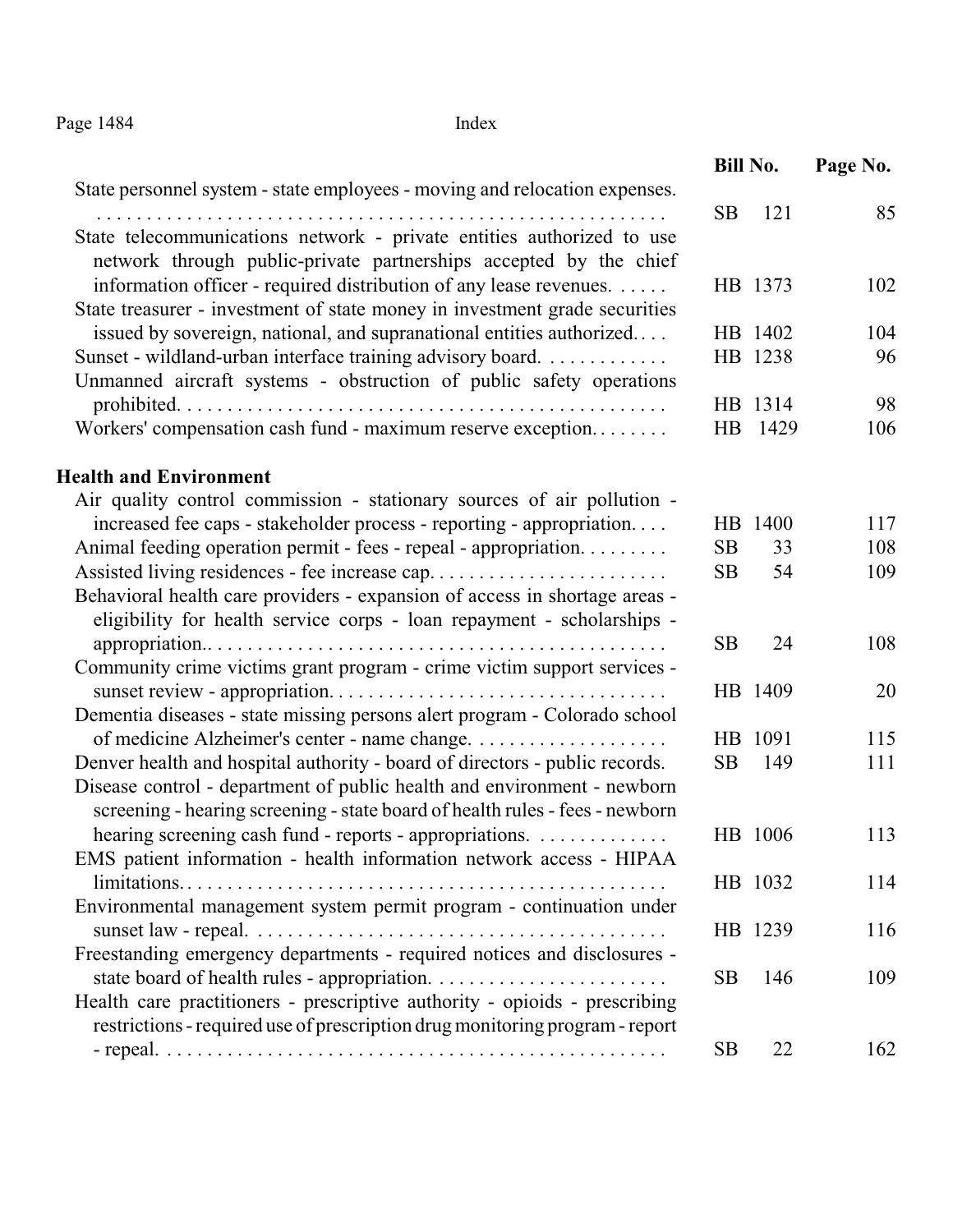Index Page 1485

|                                                                                               | <b>Bill No.</b>  | Page No. |
|-----------------------------------------------------------------------------------------------|------------------|----------|
| Health care providers - claims for payment for services - use of unique                       |                  |          |
|                                                                                               | HB 1282          | 117      |
| Horse racing - authorize racing commission to promulgate rules regarding                      |                  |          |
|                                                                                               | <b>SB</b><br>172 | 164      |
| Marijuana - dispense prescription approved by FDA.                                            | HB<br>1187       | 116      |
| Medicine - nursing - degree programs - community colleges.                                    | HB 1086          | 115      |
| Opioid and other substance use disorders study committee - creation -                         |                  |          |
| Colorado consortium for prescription drug abuse prevention                                    |                  |          |
| recommendations - school-based health care centers grant program -                            |                  |          |
| department of health care policy and financing grant awards - center for                      |                  |          |
| research into substance use disorder prevention, treatment, and recovery                      |                  |          |
| continuing education activities - appropriations                                              | HB 1003          | 111      |
| State board of health - disposal of naturally occurring radioactive materials -               |                  |          |
| rulemaking required - stakeholder process - reporting                                         | <b>SB</b><br>245 | 111      |
| Stroke advisory board - continuation under sunset law                                         | HB 1265          | 116      |
| Toxicology laboratories - accrediting entity - certification requirement<br>waivers. $\ldots$ |                  |          |
|                                                                                               | HB 1302          | 117      |
| Water quality - reclaimed domestic wastewater - allowable uses - toilet                       |                  |          |
|                                                                                               | HB 1069          | 114      |
| Water quality - reclaimed domestic wastewater - allowable uses - industrial                   |                  |          |
| hemp cultivation - rules - appropriation                                                      | <b>SB</b><br>38  | 109      |
| Water quality - reclaimed domestic wastewater - allowable uses - food crop                    |                  |          |
|                                                                                               | HB 1093          | 115      |
| <b>Health Care Policy and Financing</b>                                                       |                  |          |
| Accountable care collaborative - information to providers - claims review -                   |                  |          |
| cost-control strategies - report and evaluation - appropriation                               | 266<br><b>SB</b> | 120      |
| All-payer health claims database - general fund money - grant program -                       |                  |          |
|                                                                                               | HB 1327          | 123      |
| Child care assistance program - provider rates study - county block grants -                  |                  |          |
|                                                                                               | HB 1335          | 125      |
| Community transition services and supports - reports - appropriation.                         | HB 1326          | 123      |
| Health care affordability and sustainability fee cash fund - annual                           |                  |          |
|                                                                                               | 195<br>SB        | 119      |
| Individuals with disabilities - transition from educational services to                       |                  |          |
| community-based services - task force - appropriation.                                        | <b>SB</b><br>231 | 119      |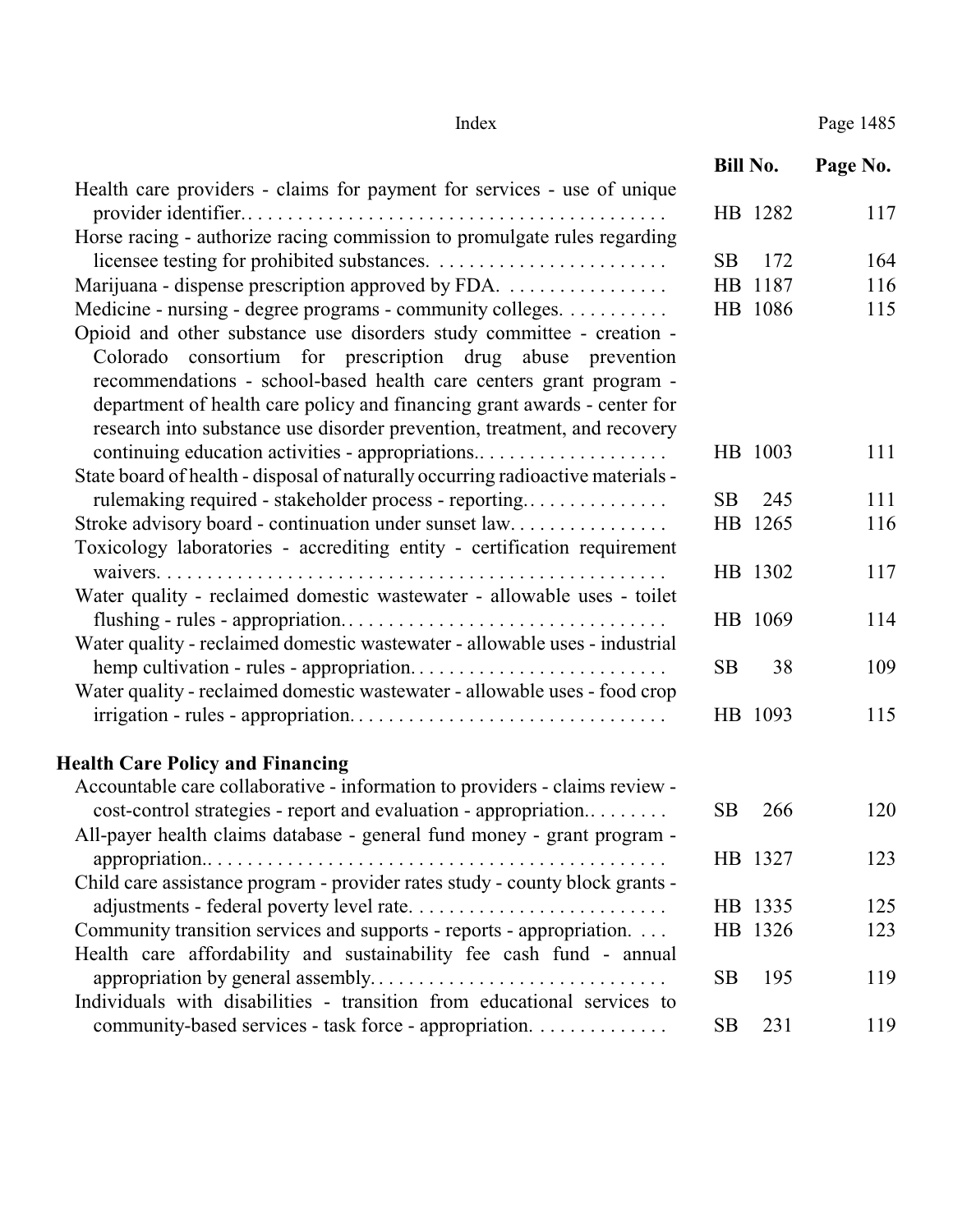Page 1486 Index

|                                                                                                                                                                                                                                 | <b>Bill No.</b> |     | Page No. |
|---------------------------------------------------------------------------------------------------------------------------------------------------------------------------------------------------------------------------------|-----------------|-----|----------|
| Medicaid - children's habilitation residential program - authorize redesigned                                                                                                                                                   |                 |     |          |
| waiver - appropriation. $\ldots \ldots \ldots \ldots \ldots \ldots \ldots \ldots \ldots \ldots \ldots$                                                                                                                          | HB 1328         |     | 123      |
| Medicaid - durable medical equipment providers - supplemental state-only                                                                                                                                                        |                 |     |          |
|                                                                                                                                                                                                                                 | HB 1329         |     | 124      |
| Medicaid - fraud control unit - department of law                                                                                                                                                                               | HB 1211         |     | 122      |
| Medicaid - home- and community-based services - increased compensation                                                                                                                                                          |                 |     |          |
| for certain direct support professionals - reduction in developmental                                                                                                                                                           |                 |     |          |
|                                                                                                                                                                                                                                 | HB 1407         |     | 125      |
| Medicaid - nonemergency medical transportation benefit - method to meet                                                                                                                                                         |                 |     |          |
| urgent transportation needs - creation - appropriation                                                                                                                                                                          | HB 1321         |     | 122      |
| Medicaid - office-administered oncology drugs - providers - supplemental                                                                                                                                                        | HB 1330         |     | 124      |
| Medicaid - residential and inpatient substance use disorder services benefit -                                                                                                                                                  |                 |     |          |
|                                                                                                                                                                                                                                 | HB 1136         |     | 121      |
| Medicaid - statewide managed care system - accountable care collaborative -                                                                                                                                                     |                 |     |          |
|                                                                                                                                                                                                                                 | HB 1431         |     | 126      |
| Medicaid - supported employment services for persons with disabilities -                                                                                                                                                        |                 |     |          |
| provider training requirement - reimbursement of vendors - discovery                                                                                                                                                            |                 |     |          |
|                                                                                                                                                                                                                                 | SB.             | 145 | 128      |
| Repeal obsolete statutory provisions - medicaid - reference to AIDS waiver.                                                                                                                                                     |                 |     |          |
|                                                                                                                                                                                                                                 | <b>SB</b>       | 93  | 119      |
| Services and supports - intellectual and developmental disabilities - Prader-                                                                                                                                                   |                 |     |          |
|                                                                                                                                                                                                                                 | <b>SB</b>       | 74  | 119      |
| Substance use disorder treatment - payment and coverage provisions -                                                                                                                                                            |                 |     |          |
|                                                                                                                                                                                                                                 | HB 1007         |     | 120      |
|                                                                                                                                                                                                                                 |                 |     |          |
| <b>Human Services - Behavioral Health</b>                                                                                                                                                                                       |                 |     |          |
| Behavioral health care - access - office of ombudsman - insurance                                                                                                                                                               |                 |     |          |
| $\sim$ . The contract compared with the contract of the contract of the contract of the contract of the contract of the contract of the contract of the contract of the contract of the contract of the contract of the contrac | TID 1257        |     | 121      |

| commissioner report on mental health parity - appropriation.                 |     | HB 1357 | 131 |
|------------------------------------------------------------------------------|-----|---------|-----|
|                                                                              | SB. | 94      | 128 |
|                                                                              | SB. | 91      | 128 |
|                                                                              | SB. | 161     | 129 |
| Crisis and suicide prevention training - grant program                       |     | SB 272  | 130 |
| Department of human services - authority - indirect costs - older Coloradans |     |         |     |
|                                                                              | SB. | 207     | 129 |
| Intellectual and developmental disability - updates to terminology           | SB. | 96      | 128 |
|                                                                              |     |         |     |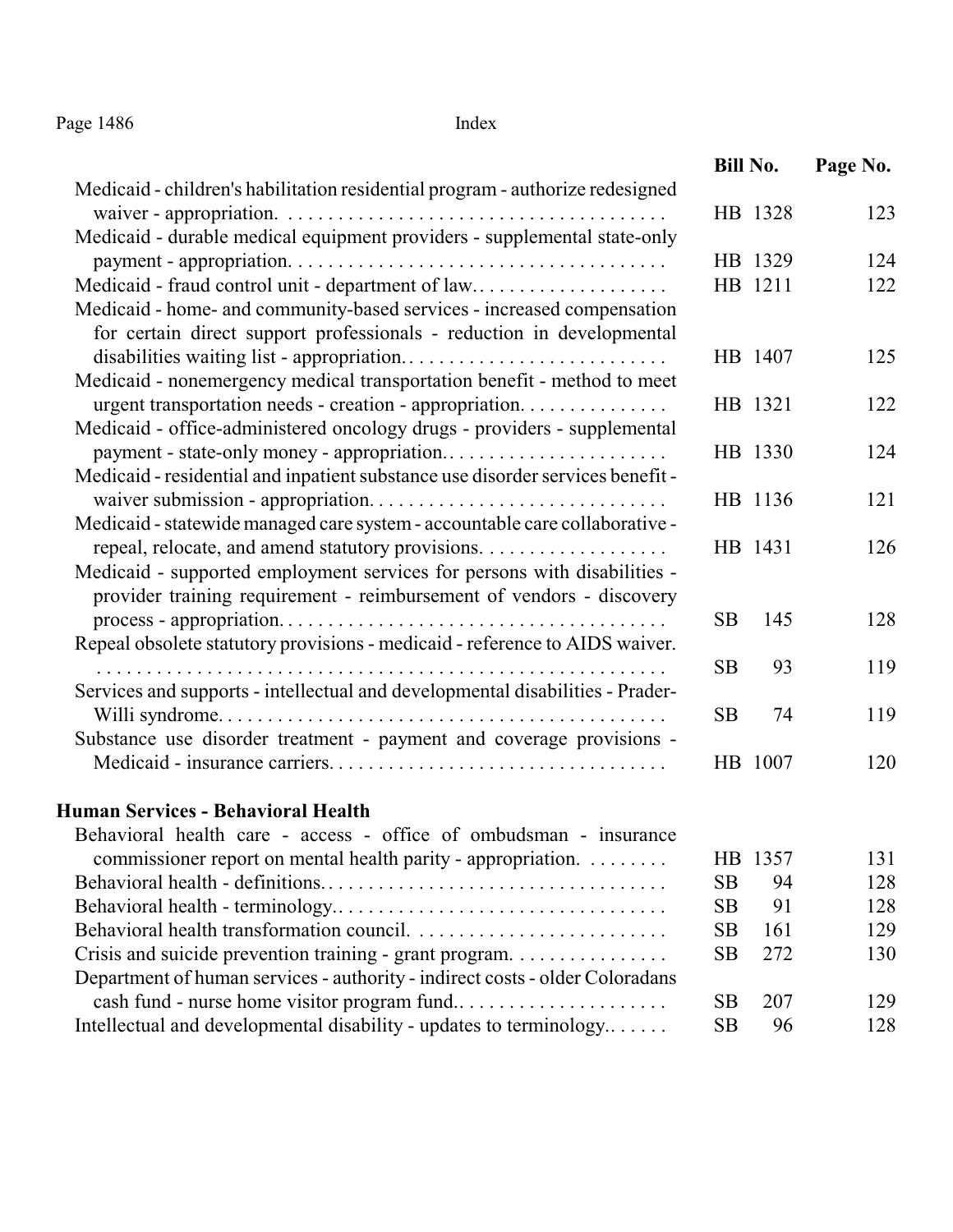|                                                                                                       | <b>Bill No.</b> |           | Page No. |
|-------------------------------------------------------------------------------------------------------|-----------------|-----------|----------|
| Medicaid - supported employment services for persons with disabilities -                              |                 |           |          |
| provider training requirement - reimbursement of vendors - discovery                                  |                 |           |          |
|                                                                                                       | SB.             | 145       | 128      |
| Mental health - children and youth mental health treatment act - provision of                         | HB 1094         |           | 130      |
| Office of behavioral health - community transition specialist program -                               |                 |           |          |
| referral coordination of high-risk individuals - rules - data collection -                            |                 |           |          |
| SMART act report - appropriation                                                                      | SB.             | 270       | 129      |
| Persons with developmental disabilities - early intervention services for                             |                 |           |          |
|                                                                                                       | HB 1333         |           | 131      |
|                                                                                                       |                 |           |          |
| <b>Human Services - Social Services</b>                                                               |                 |           |          |
| Aid to the needy disabled program - persons authorized to perform an                                  |                 |           |          |
|                                                                                                       | HB 1196         |           | 136      |
| Child care assistance program - provider rates study - county block grants -                          |                 |           |          |
|                                                                                                       | HB 1335         |           | 125      |
| Child support commission - child support enforcement - appropriation                                  | HB 1363         |           | 139      |
| Child welfare - public schools - students in out-of-home placement - school                           |                 |           |          |
| of origin - definition of homeless child - transportation of nonresident                              |                 |           |          |
| children to school district without consent of resident school district -                             |                 |           |          |
|                                                                                                       | HB 1306         |           | 137      |
| Child welfare services - out-of-home placements - funding - appropriation.                            |                 |           |          |
|                                                                                                       | SB.             | 254       | 134      |
| Child welfare system - foster child records - child care                                              | HB 1348         |           | 139      |
| Colorado advisory council for persons with disabilities - reauthorization -                           |                 |           |          |
|                                                                                                       | HB 1364         |           | 140      |
| Colorado commission for the deaf, hard of hearing, and deafblind -                                    |                 |           |          |
| commission name change - expansion of duties - pilot program - deafblind<br>citizens council creation | HB 1108         |           | 136      |
| Division of youth services - reporting of recidivism data and educational                             |                 |           |          |
|                                                                                                       | HB 1010         |           | 135      |
| Early childhood and school readiness legislative commission - extension of                            |                 |           |          |
|                                                                                                       | <b>SB</b>       | 163       | 134      |
| Early childhood education programs - quality improvement systems                                      | <b>SB</b>       | 99        | 133      |
|                                                                                                       | <b>SB</b>       | <b>HB</b> | 136      |
| Fingerprint-based background checks - employees who have contact with                                 |                 |           |          |
|                                                                                                       | HB 1411         |           | 140      |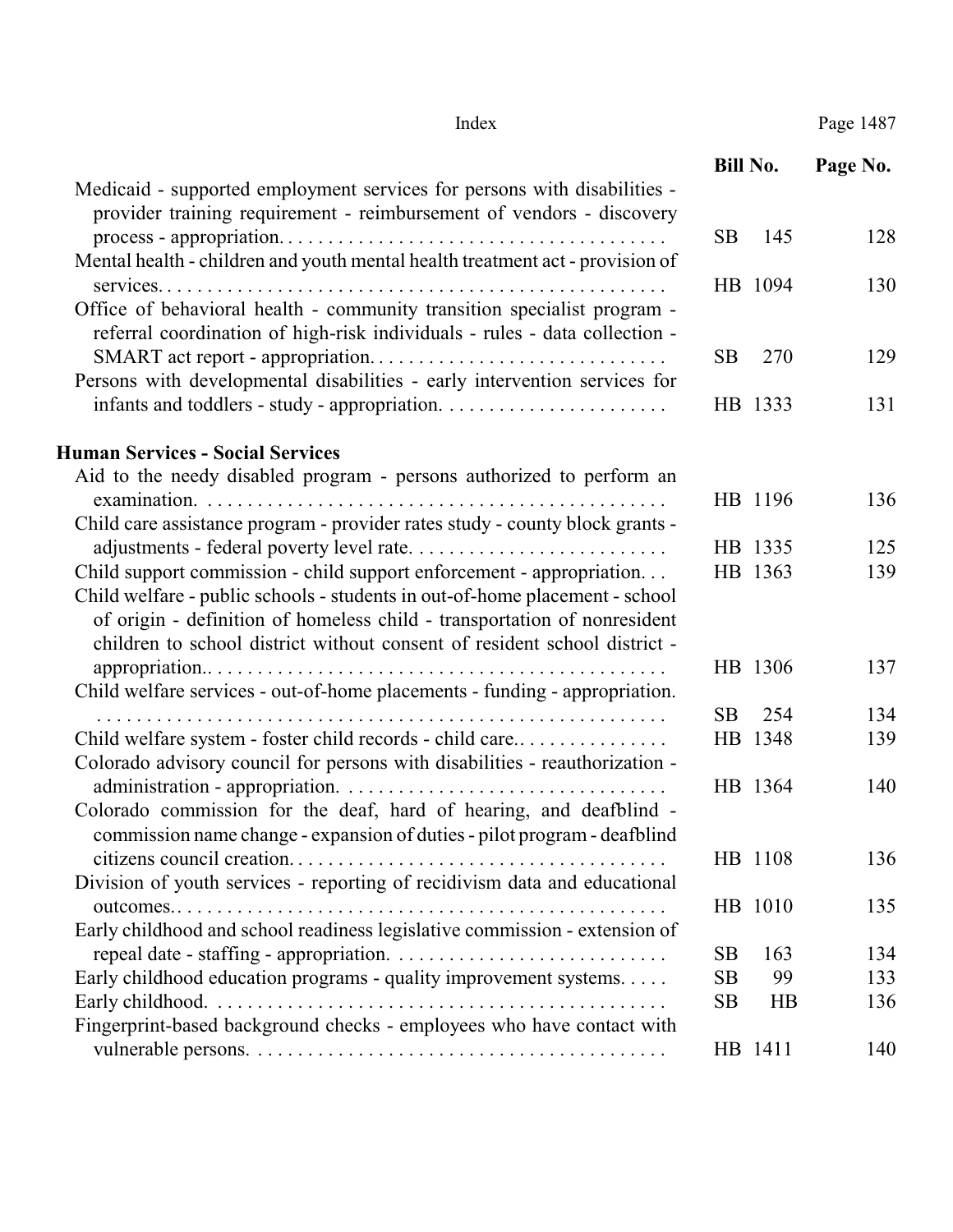| Page 1488 |  |
|-----------|--|
|-----------|--|

Index

|                                                                                                                              | <b>Bill No.</b>               | Page No.   |
|------------------------------------------------------------------------------------------------------------------------------|-------------------------------|------------|
| Foster care youth - extension of services - former foster care youth steering                                                |                               |            |
|                                                                                                                              | HB 1319                       | 138        |
| Grand junction regional center campus - department of human services -                                                       |                               |            |
| authority to continue leasing portions of campus                                                                             | HB 1049                       | 135        |
| Human services - county departments of human or social services                                                              | <b>SB</b><br>92               | 133        |
| Substitute child care providers - placement agency license - rules.                                                          | <b>SB</b><br>162<br><b>HB</b> | 133        |
| TANF - Colorado long-term works reserve - spending recommendations.<br>Transitional jobs program - extension - appropriation | 1079<br>1334<br>HB            | 136<br>138 |
|                                                                                                                              | SB<br>164                     | 134        |
|                                                                                                                              |                               |            |
| <b>Insurance</b>                                                                                                             |                               |            |
| Carriers - pharmacy benefit management firms - contracts with pharmacies                                                     |                               |            |
| and pharmacists - prohibitions against disallowing cost-sharing measures.                                                    |                               |            |
|                                                                                                                              | HB 1284                       | 143        |
| Catastrophic health plans - application for state innovation waiver contingent                                               |                               |            |
| on actuarial analysis - if waiver approved limitations apply and rules and                                                   |                               |            |
| reporting required - repeal dates - appropriation.                                                                           | <b>SB</b><br>132              | 141        |
| Health benefit plans - mandatory coverage for services provided by a                                                         | HB 1112                       | 142        |
| Health insurance - producer and broker fees - disclosure to client - rules                                                   | <b>SB</b><br>136              | 141        |
| Health insurance - step-therapy prohibition - stage four cancer.                                                             | HB 1148                       | 142        |
| Substance use disorder treatment - payment and coverage provisions -                                                         |                               |            |
|                                                                                                                              | HB 1007                       | 120        |
| Title insurance - fiduciary funds - rule-making authority.                                                                   | SB<br>125                     | 141        |
| Vision care plans - prohibited contract provisions - enforcement by the                                                      |                               |            |
|                                                                                                                              | HB 1012                       | 142        |
|                                                                                                                              |                               |            |
| <b>Labor and Industry</b>                                                                                                    |                               |            |
| Colorado employment security act - employment definition - exemption -                                                       |                               |            |
| nonprofit youth sports organization coach services - independent                                                             |                               |            |
|                                                                                                                              | HB 1303                       | 146        |
| Colorado veterans' service-to-career program - expansion - program                                                           |                               |            |
| effectiveness evaluation methodology - repeal - appropriation.                                                               | <b>HB</b><br>1343             | 147        |
| Independent operators of commercial vehicles - occupational accident                                                         |                               |            |
|                                                                                                                              | 178<br>SB                     | 145        |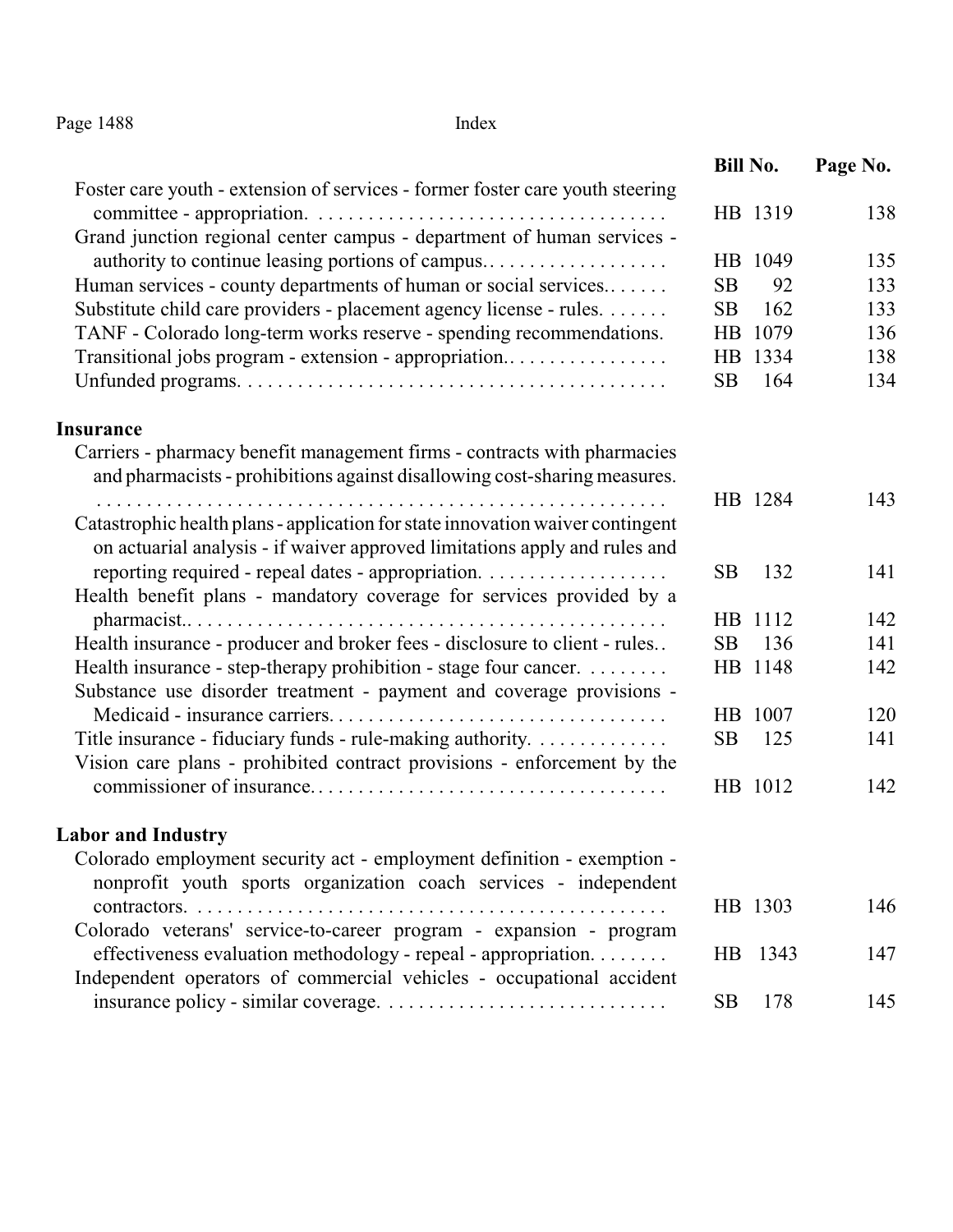|                                                                                                                                                                                                                                                                          | <b>Bill No.</b> |         | Page No. |
|--------------------------------------------------------------------------------------------------------------------------------------------------------------------------------------------------------------------------------------------------------------------------|-----------------|---------|----------|
| Medicaid - supported employment services for persons with disabilities -                                                                                                                                                                                                 |                 |         |          |
| provider training requirement - reimbursement of vendors - discovery                                                                                                                                                                                                     | <b>SB</b>       | 145     | 128      |
| Physicians - covenants not to compete - exception to enforceability -<br>continued treatment of patients with rare disorders                                                                                                                                             | <b>SB</b>       | 82      | 144      |
| Underground facilities - underground damage prevention safety commission<br>- creation - enforcement authority - appropriation.<br>WORK grant program - extension - funding - grant award deadlines -<br>appointments to WORK grant review committee - report deadline - | <b>SB</b>       | 167     | 144      |
|                                                                                                                                                                                                                                                                          |                 | HB 1316 | 146      |
| Workers' compensation - temporary workers from outside Colorado -                                                                                                                                                                                                        |                 | HB 1308 | 146      |
| <b>Military and Veterans</b>                                                                                                                                                                                                                                             |                 |         |          |
| Colorado veterans' service-to-career program - expansion - program                                                                                                                                                                                                       | SB.             | 135     | 148      |
| effectiveness evaluation methodology - repeal - appropriation.                                                                                                                                                                                                           | H <sub>B</sub>  | 1343    | 147      |
| Grand Junction veterans one-stop center - appropriation.                                                                                                                                                                                                                 |                 | HB 1337 | 148      |
| <b>Motor Vehicles and Traffic Regulation</b>                                                                                                                                                                                                                             |                 |         |          |
| Automobile theft prevention authority - board - continuation under sunset                                                                                                                                                                                                |                 |         |          |
|                                                                                                                                                                                                                                                                          |                 | HB 1240 | 153      |
| Certificates of title - electronic documents and signatures.                                                                                                                                                                                                             | <b>SB</b>       | 255     | 152      |
| Certificates of title - notice of transfer of ownership                                                                                                                                                                                                                  | <b>SB</b>       | 73      | 150      |
| Colorado task force on drunk and impaired driving - composition - increased                                                                                                                                                                                              |                 | HB 1362 | 156      |
| Commercial driver's licenses - human trafficking training.                                                                                                                                                                                                               |                 | HB 1018 | 152      |
| Department of revenue - Colorado state titling and registration account -                                                                                                                                                                                                |                 |         |          |
| uniform transition date to Colorado DRIVES vehicle services account.                                                                                                                                                                                                     | <b>SB</b>       | 253     | 152      |
| Department of revenue - owner and lienholder records - electronic access -                                                                                                                                                                                               |                 |         |          |
|                                                                                                                                                                                                                                                                          | SB              | 183     | 151      |
| Identification documents - noncitizens - issuance, renewal, and replacement -                                                                                                                                                                                            |                 |         |          |
|                                                                                                                                                                                                                                                                          | <b>SB</b>       | 108     | 151      |
| Identifying placard for persons with disabilities - remuneration-exempt                                                                                                                                                                                                  |                 |         |          |
| parking - creation and qualifications - appropriation                                                                                                                                                                                                                    |                 | HB 1285 | 154      |
| Issuance of a certificate of title - registration - vehicle identification                                                                                                                                                                                               |                 |         |          |
|                                                                                                                                                                                                                                                                          | <b>SB</b>       | 102     | 150      |

Index Page 1489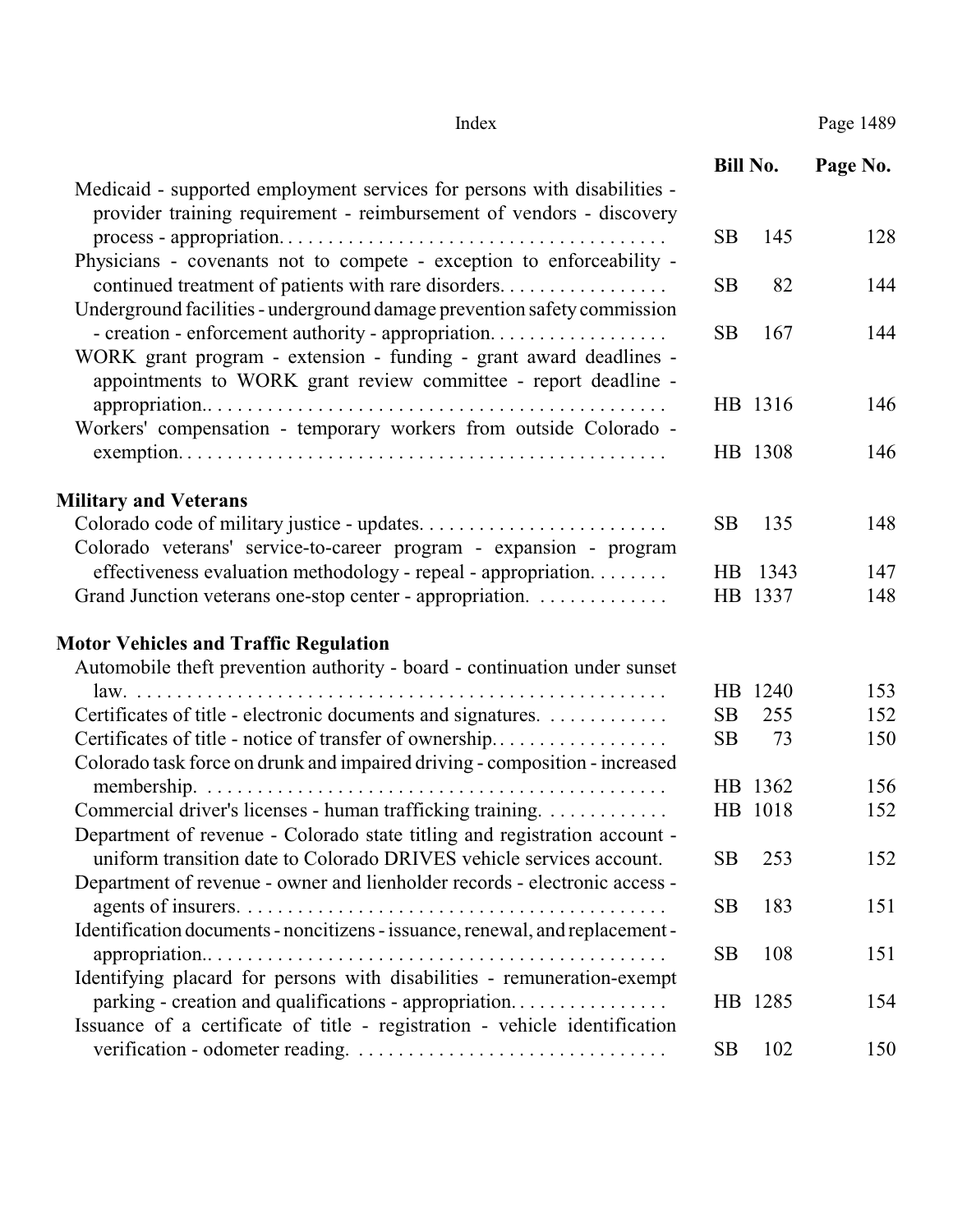Page 1490 Index

|                                                                                | <b>Bill No.</b>  | Page No. |
|--------------------------------------------------------------------------------|------------------|----------|
| License plates - Vietnam war veteran special license plate - eligibility       | HB 1361          | 156      |
| Local authorities - altering speed limits - residential neighborhoods -        |                  |          |
|                                                                                | HB 1191          | 153      |
| Registration - certificates of title - electronic processing of registrations, | HB 1299          | 155      |
| Registration - special license plate - childhood cancer awareness -            |                  |          |
|                                                                                | HB 1255          | 154      |
| Registration - special license plates - submarine service                      | HB 1244          | 154      |
| Regulation of bicycles approaching intersections - adoption of local           |                  |          |
| ordinance allowing bicyclists to proceed through stop signs and stop lights    |                  |          |
| without stopping - ordinances adopted before the act remain valid              | SB<br>144        | 151      |
| Taxation - expedited registration program - private provider - appropriation.  |                  |          |
|                                                                                | HB 1042          | 152      |
| Taxation - special license plates - Craig hospital - donations.                | HB<br>1275       | 154      |
| Taxes - license plates - mounting requirements                                 | <b>SB</b><br>28  | 150      |
|                                                                                | <b>SB</b><br>46  | 150      |
|                                                                                | HB 1296          | 155      |
| <b>Natural Resources</b>                                                       |                  |          |
| Construction materials mining - limited impact permits - one-time activities.  |                  |          |
|                                                                                | 184<br><b>SB</b> | 158      |
| Off-highway vehicles - local government regulation - division of parks and     |                  |          |
| wildlife. $\ldots$                                                             | HB 1103          | 159      |
| Oil and gas conservation and environmental response fund - environmental       |                  |          |
|                                                                                | HB 1098          | 159      |
| Oil and gas - statutory pooling - nonconsenting owners.                        | <b>SB</b><br>230 | 158      |
| Parks and wildlife - aquatic nuisance species - fees - increased penalties -   |                  |          |
| reimbursement for decontamination - single fund created                        | HB 1008          | 158      |
| Parks and wildlife commission - rules - fee-setting - repeal of obsolete       |                  |          |
|                                                                                | HB 1139          | 160      |
| Parks and wildlife - wildlife license and park pass fee increases - reporting  |                  |          |
| on uses of increased fees - rules - means of displaying park passes.           | <b>SB</b><br>143 | 157      |
| Weather modification - regulation - permits - continuation under sunset law.   |                  |          |
|                                                                                | HB 1147          | 160      |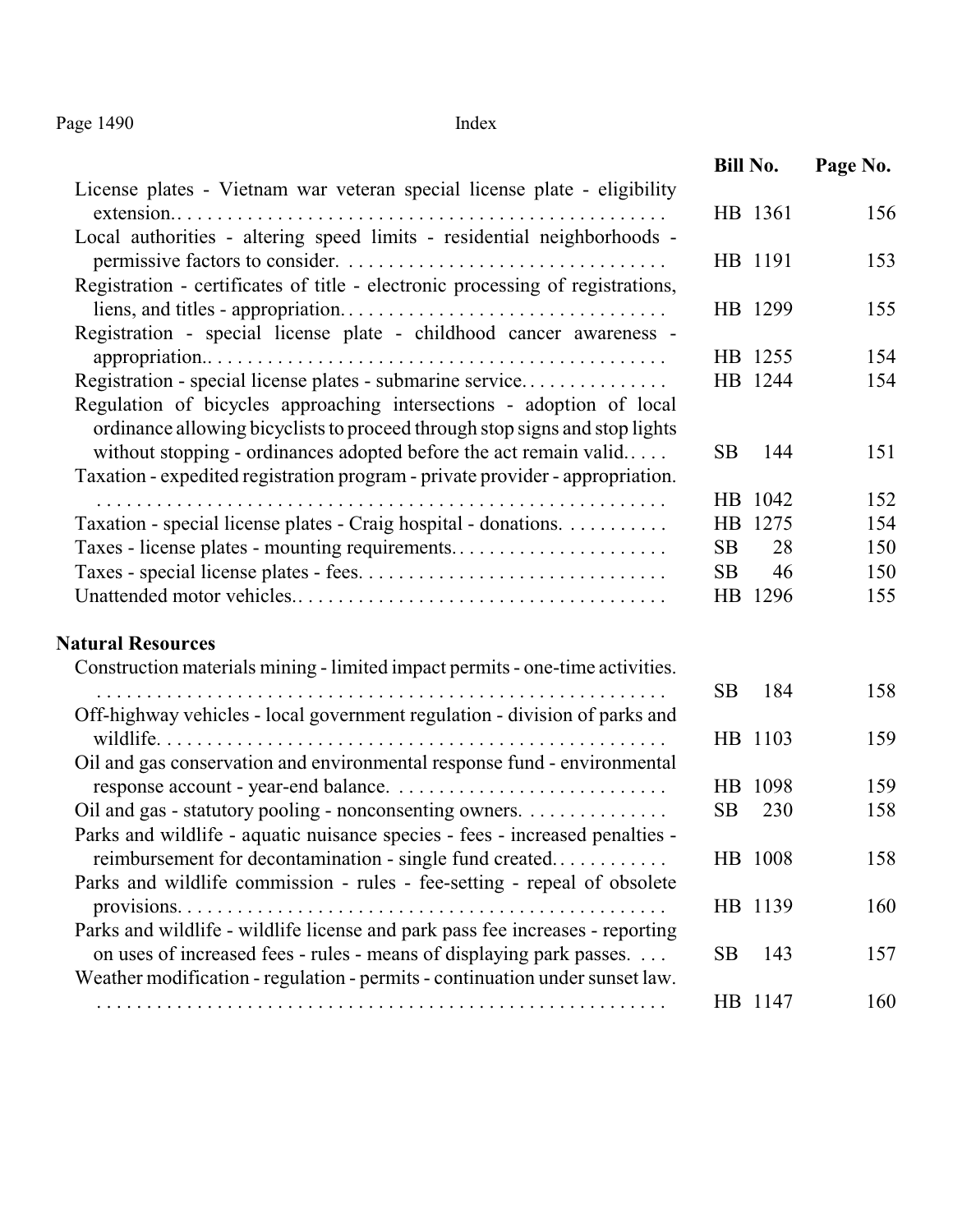| Index                                                                           |                 |         | Page 1491 |
|---------------------------------------------------------------------------------|-----------------|---------|-----------|
|                                                                                 | <b>Bill No.</b> |         | Page No.  |
| <b>Probate, Trusts, and Fiduciaries</b>                                         |                 |         |           |
|                                                                                 | SB.             | 180     | 161       |
| Public administrators - bonds - filing requirements                             | <b>SB</b>       | 165     | 161       |
| <b>Professions and Occupations</b>                                              |                 |         |           |
| Administrative procedure act - procedures for disciplining licensed             |                 |         |           |
|                                                                                 |                 | HB 1224 | 171       |
| Alcohol beverages - licensing - retail establishments - conditions and          |                 |         |           |
|                                                                                 |                 | HB 1441 | 176       |
| Alcohol beverages - notice of intent to import                                  | <b>SB</b>       | 124     | 163       |
| Alcohol beverages - removal of partially consumed vinous liquor -               |                 |         |           |
|                                                                                 | SB.             | 173     | 164       |
| Alcohol beverage regulation - special events - authority to auction alcohol     |                 |         |           |
| beverages in sealed containers for fundraising purposes                         | <b>SB</b>       | 67      | 188       |
| Alcohol beverages - retail sales in sealed containers - fermented malt          |                 |         |           |
| beverage retailers, retail liquor stores, liquor-licensed drugstores - distance |                 |         |           |
| restrictions - food sales requirements - delivery to customers - age to sell -  |                 |         |           |
|                                                                                 | SB.             | 243     | 189       |
| Alcohol beverages - special event permits - eligible entities                   |                 | HB 1096 | 194       |
| Alcohol regulation - remaining alcohol beverage inventory - sale to retail      |                 |         |           |
|                                                                                 | <b>SB</b>       | 138     | 189       |
| Board of mortgage loan originators - continuation under sunset law - license    |                 |         |           |
| application procedure - educational requirements - grounds for denial -         |                 |         |           |
|                                                                                 |                 | HB 1174 | 171       |
| Carriers - pharmacy benefit management firms - contracts with pharmacies        |                 |         |           |
| and pharmacists - prohibitions against disallowing cost-sharing measures.       |                 |         |           |
|                                                                                 |                 | HB 1284 | 143       |
| Chiropractors - animal chiropractic adjustment - exemption from veterinary      |                 |         |           |
| medical clearance requirement - continuing education - reporting                | <b>SB</b>       | 239     | 167       |
| Criminal conviction - effect on public employment - conditional licenses        |                 |         |           |
|                                                                                 |                 | HB 1418 | 104       |
| Dental hygienists - application of silver diamine fluoride                      |                 | HB 1045 | 169       |
| Enhanced Nurse Licensure Compact - appropriation.                               | <b>SB</b>       | 27      | 162       |
|                                                                                 |                 |         |           |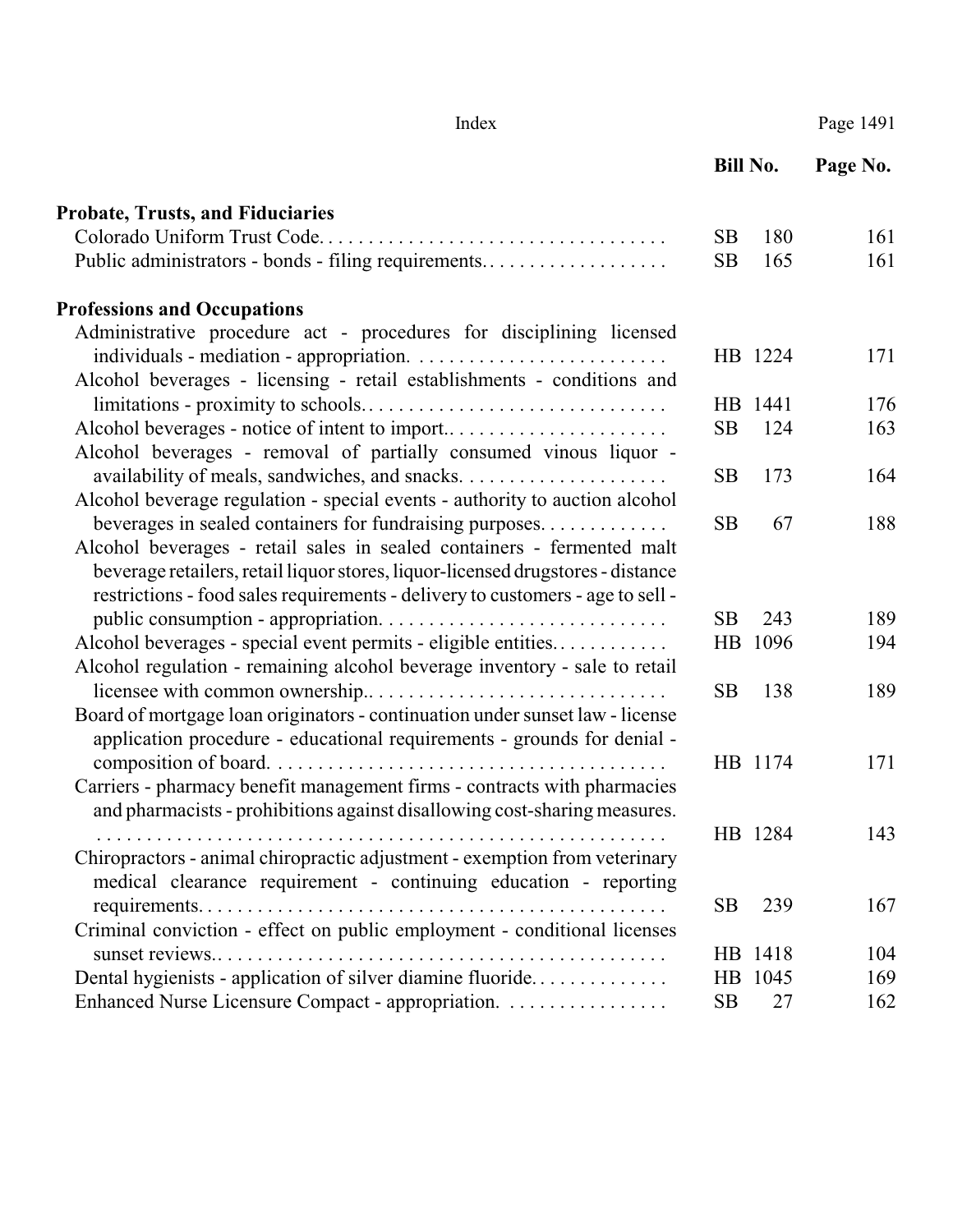Page 1492 Index

|                                                                                                                                                            |           | <b>Bill No.</b> | Page No. |
|------------------------------------------------------------------------------------------------------------------------------------------------------------|-----------|-----------------|----------|
| Health care practitioners - prescriptive authority - opioids - prescribing<br>restrictions - required use of prescription drug monitoring program - report |           |                 |          |
|                                                                                                                                                            | <b>SB</b> | 22              | 162      |
| Horse racing - authorize racing commission to promulgate rules regarding                                                                                   |           |                 |          |
|                                                                                                                                                            | <b>SB</b> | 172             | 164      |
| Limited gaming - state share - local government limited gaming impact fund                                                                                 |           |                 |          |
| - increase in transfer - definition of documented gaming impacts - use of                                                                                  |           |                 |          |
|                                                                                                                                                            | <b>SB</b> | 191             | 164      |
|                                                                                                                                                            | <b>SB</b> | 79              | 163      |
| Liquor laws - title 12 recodification study - relocation - appropriation                                                                                   |           | HB 1025         | 192      |
| Marijuana business investment - allow publicly traded company investment -<br>controlling beneficial owners - passive beneficial owners - indirect         |           |                 |          |
|                                                                                                                                                            |           | HB 1011         | 168      |
| Marijuana businesses - appointment of receiver - temporary appointee                                                                                       |           |                 |          |
|                                                                                                                                                            |           | HB 1280         | 174      |
| Marijuana cultivation and production - centralized distribution permit -                                                                                   |           |                 |          |
|                                                                                                                                                            |           | HB 1389         | 175      |
| Marijuana - licensee manager sampling - sample limits.                                                                                                     |           | HB 1259         | 173      |
| Marijuana research and development licensees - transfer of marijuana - co-                                                                                 |           |                 |          |
| location - health research grant program - appropriation                                                                                                   | <b>SB</b> | 271             | 167      |
|                                                                                                                                                            | <b>SB</b> | 105             | 163      |
|                                                                                                                                                            | HB        | 1422            | 175      |
| Marijuana waste - recycle - industrial fiber products                                                                                                      | <b>SB</b> | 187             | 164      |
| Medical marijuana - own source requirement - 50% own source requirement                                                                                    |           |                 |          |
| fiscal year 2018-19 - elimination of own source rule in fiscal year 2019-20                                                                                |           |                 |          |
| - production management system - sales above 2 ounces for extended                                                                                         |           |                 |          |
|                                                                                                                                                            |           | HB 1381         | 175      |
| Medical marijuana - retail marijuana - title 12 recodification study -                                                                                     |           |                 |          |
|                                                                                                                                                            |           | HB 1023         | 169      |
| Medical marijuana use - disabling condition - autism spectrum disorders.                                                                                   |           | HB 1263         | 173      |
| Motor vehicle and powersports vehicle sales - manufacturers - dealers -                                                                                    |           |                 |          |
|                                                                                                                                                            | SВ        | 219             | 166      |
| Motor vehicle dealers - powersports vehicle dealers - auto dealer's license                                                                                |           |                 |          |
|                                                                                                                                                            |           | HB 1105         | 169      |
| Naturopathic doctors - mandatory disclosures - terminology.                                                                                                |           | HB 1433         | 176      |
| Nontransplant tissue banks - registration and standards of practice -                                                                                      |           |                 |          |
| ownership by mortuary and crematory owners - appropriation.                                                                                                | <b>SB</b> | 234             | 166      |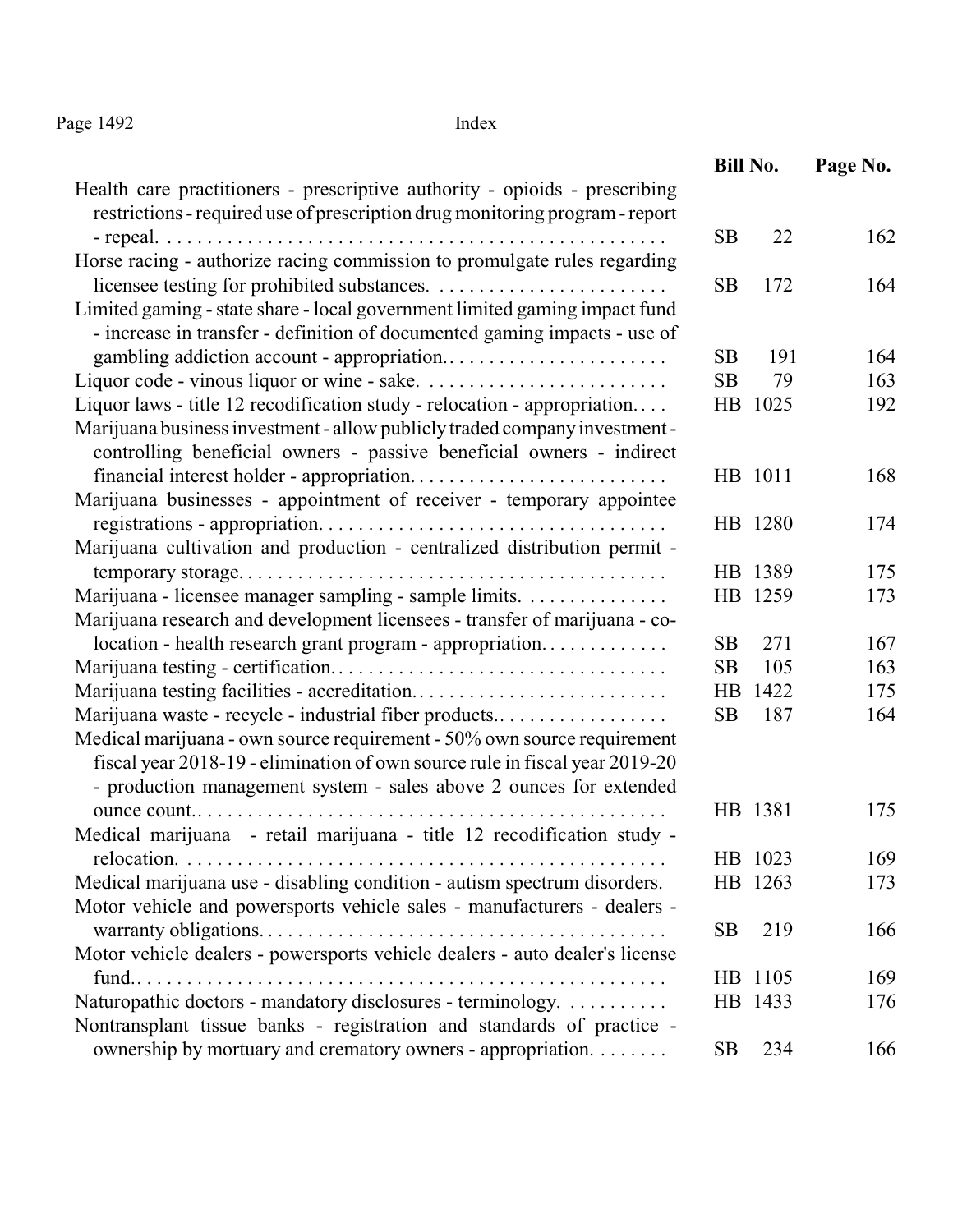|                                                                                 | <b>Bill No.</b>      | Page No.   |
|---------------------------------------------------------------------------------|----------------------|------------|
| Nursing home administrators - board of examiners of nursing home                |                      |            |
| administrators - continuation under sunset law - record of member votes         |                      |            |
|                                                                                 | HB 1294              | 174        |
| Pharmacists - prescriptive authority - over-the-counter medications -           | HB 1313              | 174        |
| Physical therapists - physical therapist assistants - continuation under sunset |                      |            |
| law - diagnoses - dry needling - rules - supervision of physical therapist      |                      |            |
| assistants - professional development - grounds for discipline - wound          |                      |            |
| debridement - physical therapy board - medical transparency act                 | HB 1155              | 170        |
| Physicians - covenants not to compete - exception to enforceability -           |                      |            |
| continued treatment of patients with rare disorders                             | 82<br><b>SB</b>      | 144        |
| Powersports vehicle sales - manufacturers - duty to honor written warranties.   | HB 1354              | 174        |
|                                                                                 | HB 1024              | 192        |
| Real estate appraisers - appraisal management companies - regulation in         |                      |            |
|                                                                                 | <b>SB</b><br>210     | 165        |
| Real estate brokers - licensing - expiration of licenses - transition from      |                      |            |
|                                                                                 | HB 1227              | 172        |
| Retail marijuana consumption establishments - endorsement - requirements -      | <b>SB</b><br>20      | 162        |
|                                                                                 | HB 1258              | 173        |
| State rule-making agencies - preparation of cost-benefit analyses - procedure   |                      |            |
|                                                                                 | HB 1237              | 172        |
|                                                                                 |                      |            |
| <b>Property</b>                                                                 |                      |            |
| Common interest communities - unit owners' associations - budget reporting      | HB 1342              | 180        |
| Conservation easements - division of conservation - conservation easement       |                      |            |
| oversight commission - certification of conservation easement holders -         |                      |            |
| conservation easement tax credit certificates - conservation cash fund -        |                      |            |
|                                                                                 | HB 1291              | 178        |
|                                                                                 | HB 1254              | 177        |
| Landlord and tenant - documentation of rental agreement and payments -          |                      |            |
| landlord to provide copies to tenant upon request.                              | 10<br>SB.<br>HB 1117 | 177<br>177 |
|                                                                                 |                      |            |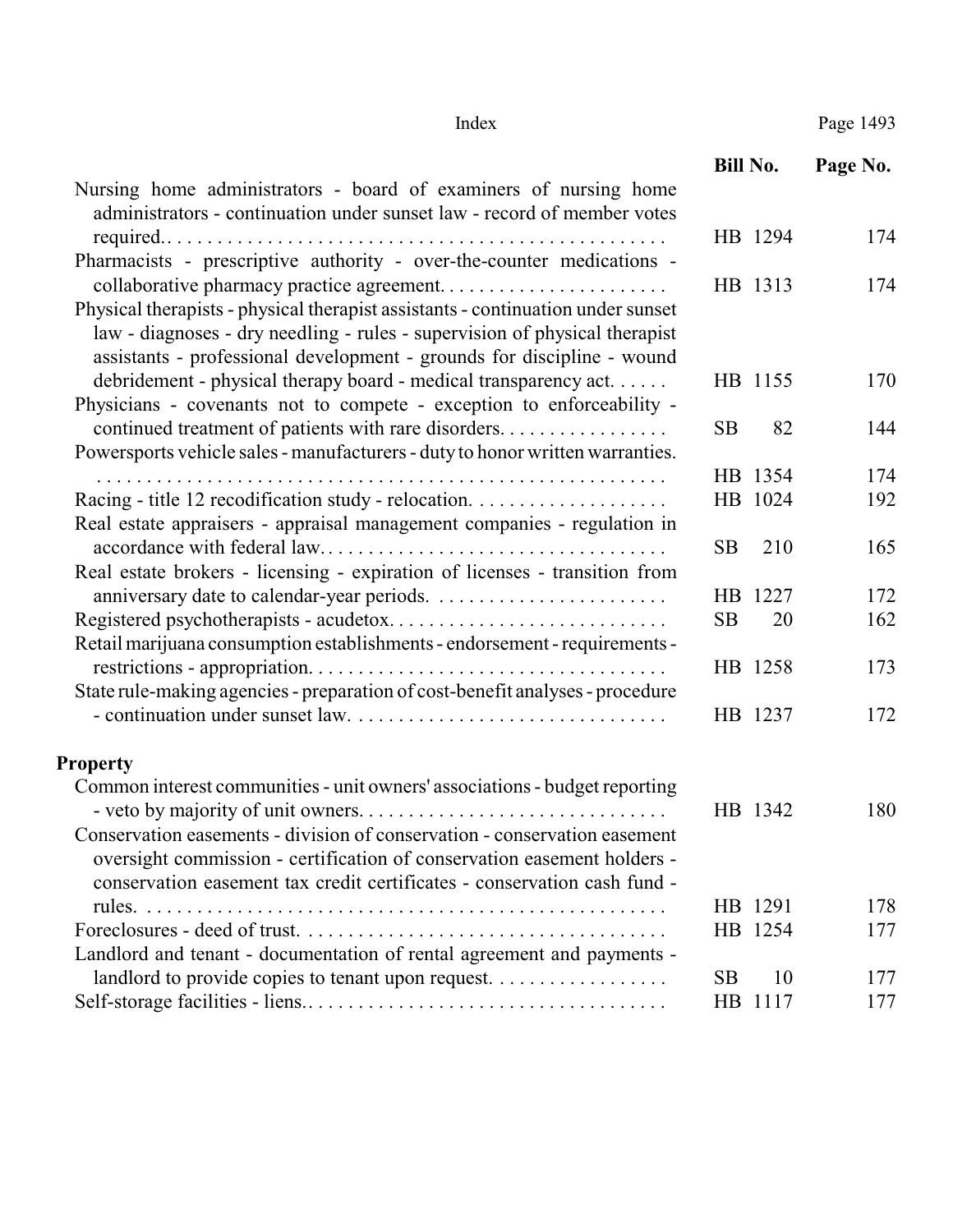# Page 1494 Index

|                                                                                                                                                           | <b>Bill No.</b> |                | Page No. |
|-----------------------------------------------------------------------------------------------------------------------------------------------------------|-----------------|----------------|----------|
| <b>Public Utilities</b>                                                                                                                                   |                 |                |          |
| Electric utilities - installation of customer-sited energy storage systems -                                                                              | <b>SB</b>       | 9              | 183      |
| Electric utilities - rates and charges - economic development rates for<br>qualified commercial and industrial users - criteria - approval by public      |                 |                | 185      |
| Electric utilities - resource planning - energy storage systems - rules and                                                                               |                 | HB 1271        |          |
| Public utilities commission - taxicab service - reduced regulation of large-                                                                              |                 | HB 1270        | 185      |
| market taxicab service - motor carrier status applied                                                                                                     |                 | HB 1320        | 185      |
| Telecommunications - annual report on 911 services.                                                                                                       |                 | HB 1184        | 184      |
| Telecommunications - broadband deployment board - application for federal                                                                                 |                 |                |          |
| $funds \ldots \ldots$                                                                                                                                     | <b>SB</b>       | 104            | 183      |
| Telecommunications - broadband deployment board - application for federal                                                                                 |                 |                |          |
| funding authorized - federal connect America fund phase II auction.                                                                                       |                 | HB 1116        | 184      |
| Telecommunications - broadband deployment grants - application process -                                                                                  |                 | HB 1099        | 184      |
| Telecommunications - broadband deployment grants - use of high cost                                                                                       |                 |                |          |
|                                                                                                                                                           | <b>SB</b>       | $\overline{2}$ | 182      |
| Water utilities - simplified regulatory treatment - nonprofit entities -                                                                                  |                 |                |          |
|                                                                                                                                                           | <b>SB</b>       | 134            | 183      |
| <b>Revenue - Activities Regulation</b>                                                                                                                    |                 |                |          |
| Alcohol beverage regulation - special events - authority to auction alcohol                                                                               |                 |                |          |
| beverages in sealed containers for fundraising purposes                                                                                                   | SB              | 67             | 188      |
| Alcohol beverages - retail sales in sealed containers - fermented malt<br>beverage retailers, retail liquor stores, liquor-licensed drugstores - distance |                 |                |          |
| restrictions - food sales requirements - delivery to customers - age to sell -                                                                            | SВ              | 243            | 189      |
| Alcohol beverages - removal of partially consumed vinous liquor -                                                                                         |                 |                |          |
|                                                                                                                                                           | <b>SB</b>       | 173            | 164      |
| Alcohol beverages - special event permits - eligible entities                                                                                             |                 | HB 1096        | 194      |
| Alcohol regulation - remaining alcohol beverage inventory - sale to retail                                                                                |                 |                |          |
|                                                                                                                                                           | SВ              | 138            | 189      |
| Gambling payment intercept program - title 12 recodification study -                                                                                      |                 |                |          |
|                                                                                                                                                           | SВ              | 35             | 187      |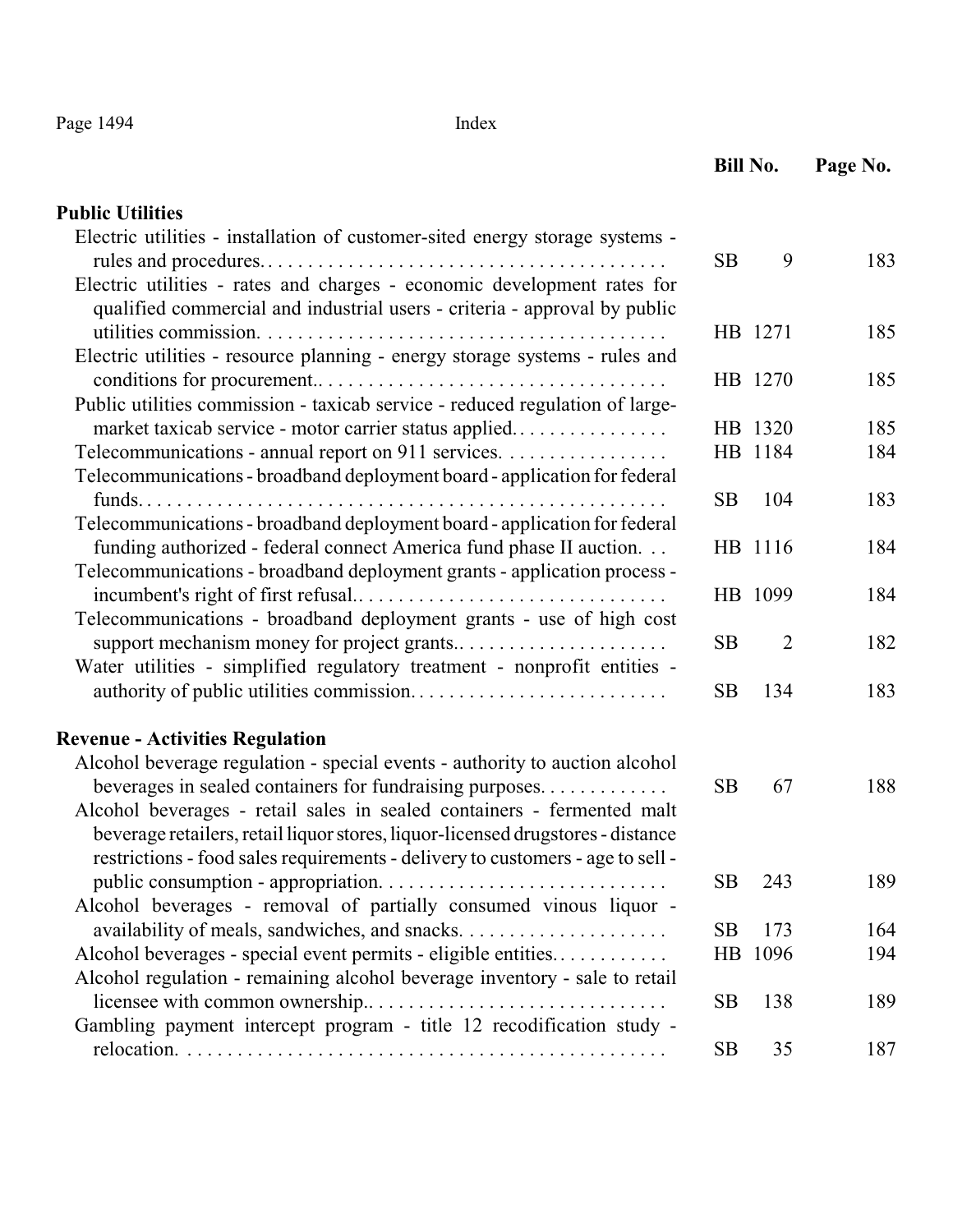|                                                                                                                                                                                                                                 | <b>Bill No.</b> |         | Page No. |
|---------------------------------------------------------------------------------------------------------------------------------------------------------------------------------------------------------------------------------|-----------------|---------|----------|
| Liquor enforcement division and state licensing authority cash fund - title 12                                                                                                                                                  |                 |         |          |
|                                                                                                                                                                                                                                 |                 | HB 1026 | 193      |
| Liquor laws - title 12 recodification study - relocation - appropriation<br>Motor vehicle dealers - powersports vehicle dealers - auto dealer's license                                                                         |                 | HB 1025 | 192      |
| Motor vehicles and powersports vehicles - event data recorders - title 12                                                                                                                                                       |                 | HB 1105 | 169      |
|                                                                                                                                                                                                                                 | <b>SB</b>       | 30      | 187      |
|                                                                                                                                                                                                                                 | HB              | 1024    | 192      |
| Regulation of limited gaming - title 12 recodification study - relocation                                                                                                                                                       | SB              | 34      | 187      |
| Regulation of lottery - Title 12 recodification study - relocation<br>Regulation of tobacco sales to minors - title 12 recodification study -                                                                                   |                 | HB 1027 | 193      |
|                                                                                                                                                                                                                                 | <b>SB</b>       | 36      | 188      |
| <b>Statutes</b>                                                                                                                                                                                                                 |                 |         |          |
|                                                                                                                                                                                                                                 |                 | HB 1075 | 195      |
| Local government pledging sales and use tax for capital improvements -                                                                                                                                                          |                 | HB 1375 | 195      |
| statutory reporting requirements – repeal of obsolete provisions<br>State funds - report to general assembly of federal money received by state<br>agencies - statutory reporting requirements - repeal of obsolete provisions. | <b>SB</b>       | 106     | 74       |
|                                                                                                                                                                                                                                 | <b>SB</b>       | 110     | 85       |
| <b>Taxation</b>                                                                                                                                                                                                                 |                 |         |          |
| Historical explanation of income tax rate modifications - repeal requirement                                                                                                                                                    |                 |         |          |
|                                                                                                                                                                                                                                 | <b>SB</b>       | 127     | 197      |
| Income tax - child care contribution credit - extension.<br>Income tax - corporate - apportionment rules for taxpayer that has income                                                                                           |                 | HB 1004 | 200      |
| from the sale of services or the sale of intangible property<br>Income tax - credit - "Colorado Job Creation and Main Street Revitalization                                                                                     |                 | HB 1185 | 201      |
| Act"- modifications - extension of credit to 2029 income tax year                                                                                                                                                               |                 | HB 1190 | 202      |
| Income tax - credit for employer contributions to 529 qualified state tuition                                                                                                                                                   |                 |         |          |
|                                                                                                                                                                                                                                 |                 | HB 1217 | 203      |
| Income tax - credit - organ donation - expenses for employee's leave of                                                                                                                                                         |                 |         |          |
| absence                                                                                                                                                                                                                         |                 | HB 1202 | 203      |
| Income tax - liability determination - military retirement benefits.                                                                                                                                                            |                 | HB 1060 | 200      |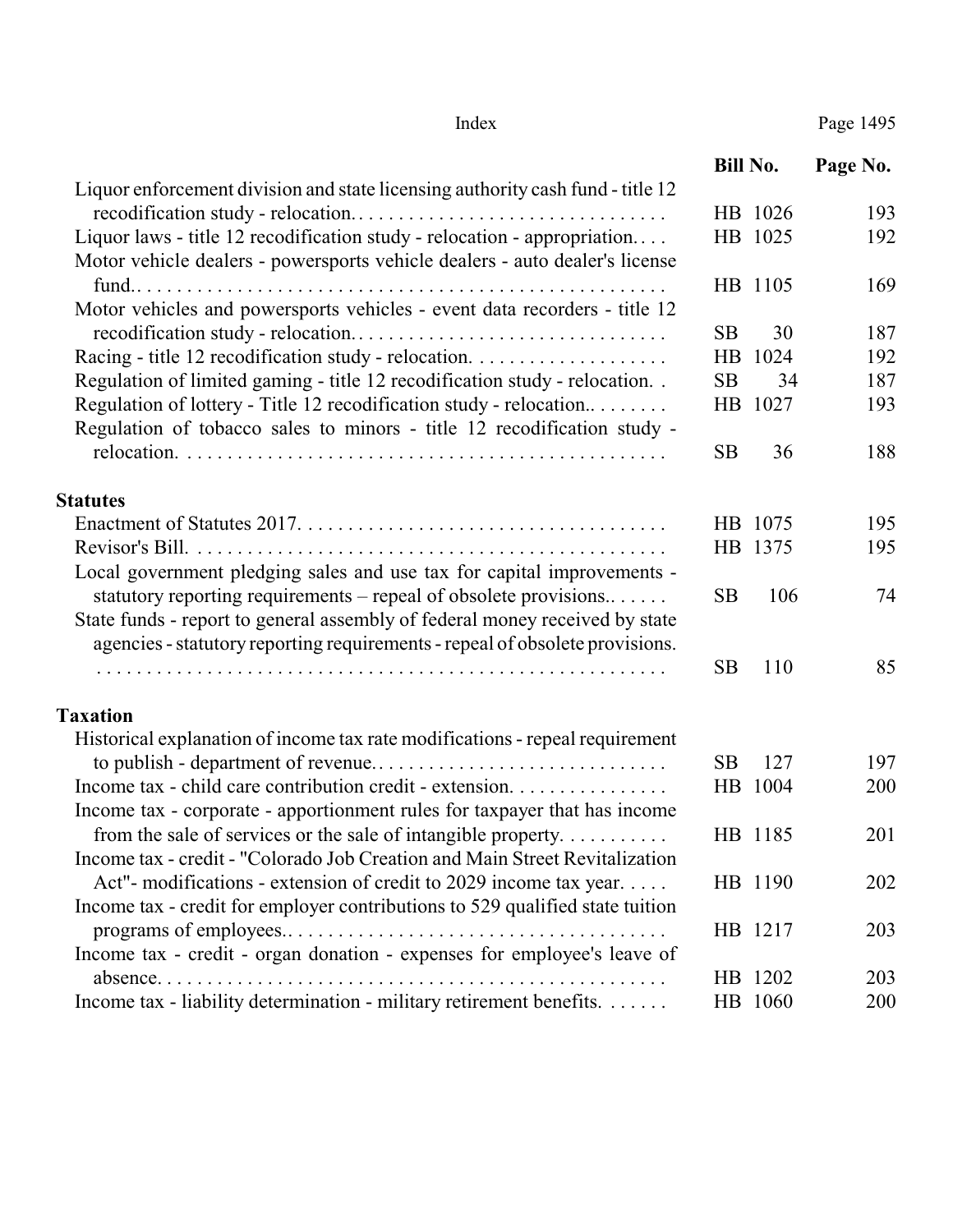Page 1496 **Index** 

|                                                                                                                                                                                                | <b>Bill No.</b> |         | Page No. |
|------------------------------------------------------------------------------------------------------------------------------------------------------------------------------------------------|-----------------|---------|----------|
| Income tax - renaming the low-income housing tax credit as the affordable<br>housing tax credit - extension of period during which income tax credits                                          | <b>SB</b>       | $\tau$  | 196      |
| Income tax - retrofits to an individual's residence for increased visitability -                                                                                                               |                 |         |          |
|                                                                                                                                                                                                |                 | HB 1267 | 204      |
| Income tax - return form - voluntary contribution program - donate to a                                                                                                                        |                 |         |          |
| Colorado nonprofit fund - creation - queue - repeal<br>Income tax - return form - voluntary contribution program - Young<br>Americans Center for Financial Education fund - creation - queue - | SB              | 141     | 197      |
|                                                                                                                                                                                                |                 | HB 1305 | 205      |
| Income tax - tax credit - child care expenses - increase<br>Modernize "disclosure of average taxes paid" table - department of revenue.                                                        |                 | HB 1208 | 203      |
| Property tax - destruction, demolition, or relocation of residential                                                                                                                           |                 | HB 1144 | 201      |
| improvements - residential land classification to remain in place<br>Retail marijuana - requirements for levying excise taxes - fencing and                                                    |                 | HB 1283 | 204      |
| Retail marijuana sales tax - clarification of authority of local governmental                                                                                                                  | SB.             | 259     | 199      |
|                                                                                                                                                                                                | SB.             | 88      | 196      |
| Sales and use tax - definition of "charitable organization".<br>Sales and use tax - exemption for aircraft used by an on-demand air carrier.                                                   |                 | HB 1218 | 204      |
| Sales and use tax - exemption for certain drugs and medical and therapeutic                                                                                                                    |                 | HB 1083 | 200      |
|                                                                                                                                                                                                | <b>SB</b>       | 129     | 197      |
| Sales and use tax - machinery and machine tools - processing scrap metal.<br>Sales and use tax - simplification task force - department of revenue issue                                       |                 | HB 1350 | 206      |
|                                                                                                                                                                                                |                 | HB 1022 | 200      |
| Tobacco products - tax calculation - adjustments instead of credits -<br>extension for out-of-state sales to consumers - record keeping -                                                      |                 | HB 1315 | 206      |
|                                                                                                                                                                                                | SB <sub>1</sub> | 179     | 198      |
| Transportation                                                                                                                                                                                 |                 |         |          |
| Acquisition and disposition of real property by department of transportation -                                                                                                                 |                 | HB 1349 | 210      |
| Department of public safety - department of transportation - reporting                                                                                                                         |                 | HB 1137 | 209      |